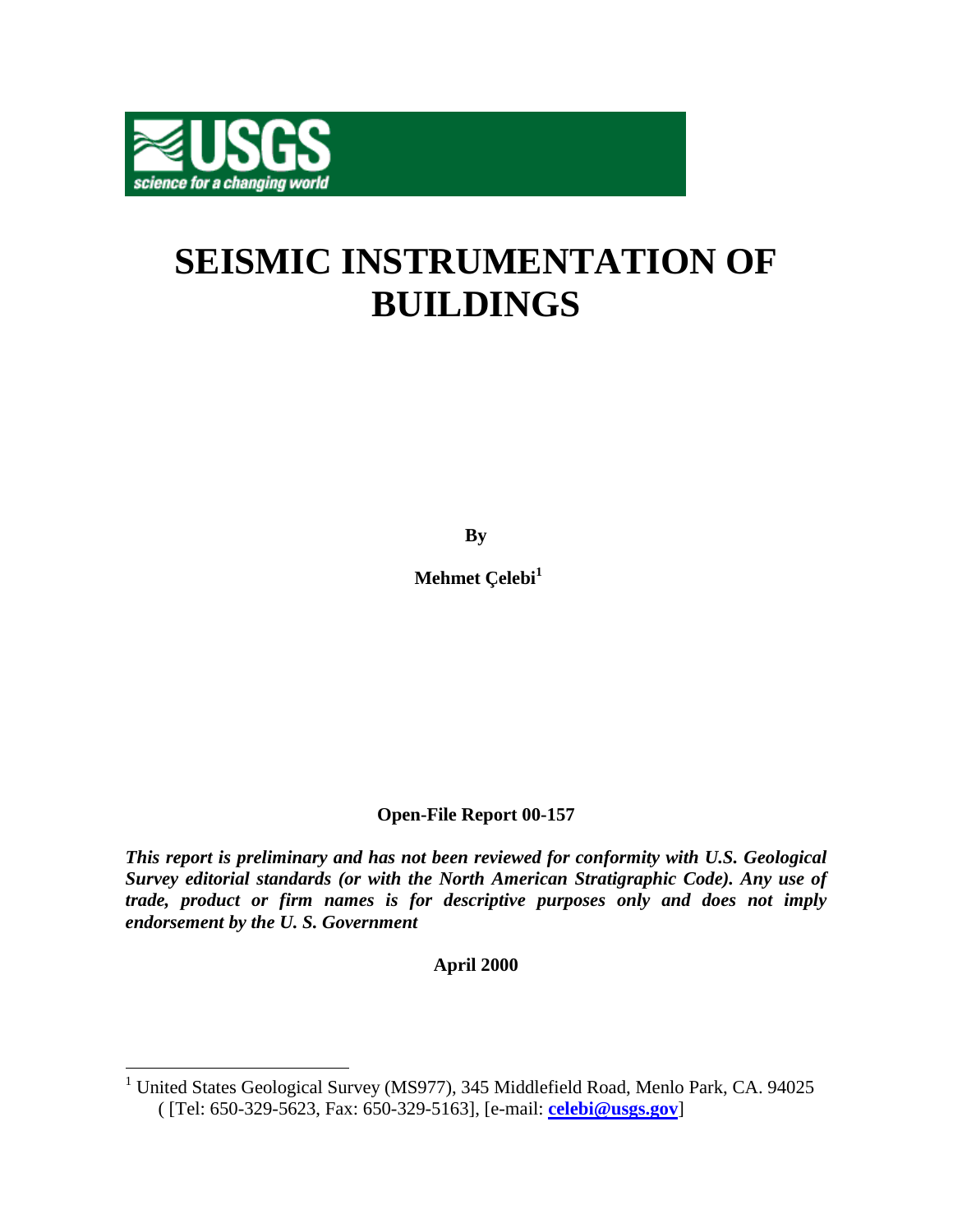# **TABLE OF CONTENTS**

| I.    |                  |                                                                             |    |
|-------|------------------|-----------------------------------------------------------------------------|----|
|       | I.1              |                                                                             |    |
|       | I.2<br>I.3       |                                                                             |    |
|       | I.4              |                                                                             |    |
|       |                  |                                                                             |    |
|       | II.1             |                                                                             |    |
|       | II. 2            |                                                                             |    |
|       | II.3             |                                                                             |    |
|       | II.4<br>II.5     |                                                                             |    |
|       | II.6             |                                                                             |    |
|       |                  |                                                                             |    |
|       |                  |                                                                             |    |
|       |                  |                                                                             |    |
| V.    |                  |                                                                             |    |
|       |                  | VI. UTILIZATION OF DATA FROM INSTRUMENTED STRUCTURES 15                     |    |
|       | VI.1             |                                                                             |    |
|       | VI.2             |                                                                             |    |
|       | VI.3             | Summary of Sample Lessons from Studies of Recorded Structural Responses  21 |    |
| VII.  |                  |                                                                             |    |
| VIII. |                  |                                                                             |    |
|       |                  |                                                                             |    |
|       |                  |                                                                             |    |
|       |                  |                                                                             |    |
|       | A.1              |                                                                             |    |
|       |                  |                                                                             | 32 |
|       | A.1.2            |                                                                             |    |
|       | A.2              | SUMMARY OF OLDER VERSIONS OF ANALOG RECORDERS33                             |    |
|       | A.2.1<br>A.2.1.1 |                                                                             |    |
|       | A.2.1.2          |                                                                             |    |
|       | A.2.2.           |                                                                             |    |
|       | A.3              |                                                                             |    |
|       | A.4              |                                                                             |    |
|       | A.4.1            |                                                                             |    |
|       | A.4.2            |                                                                             |    |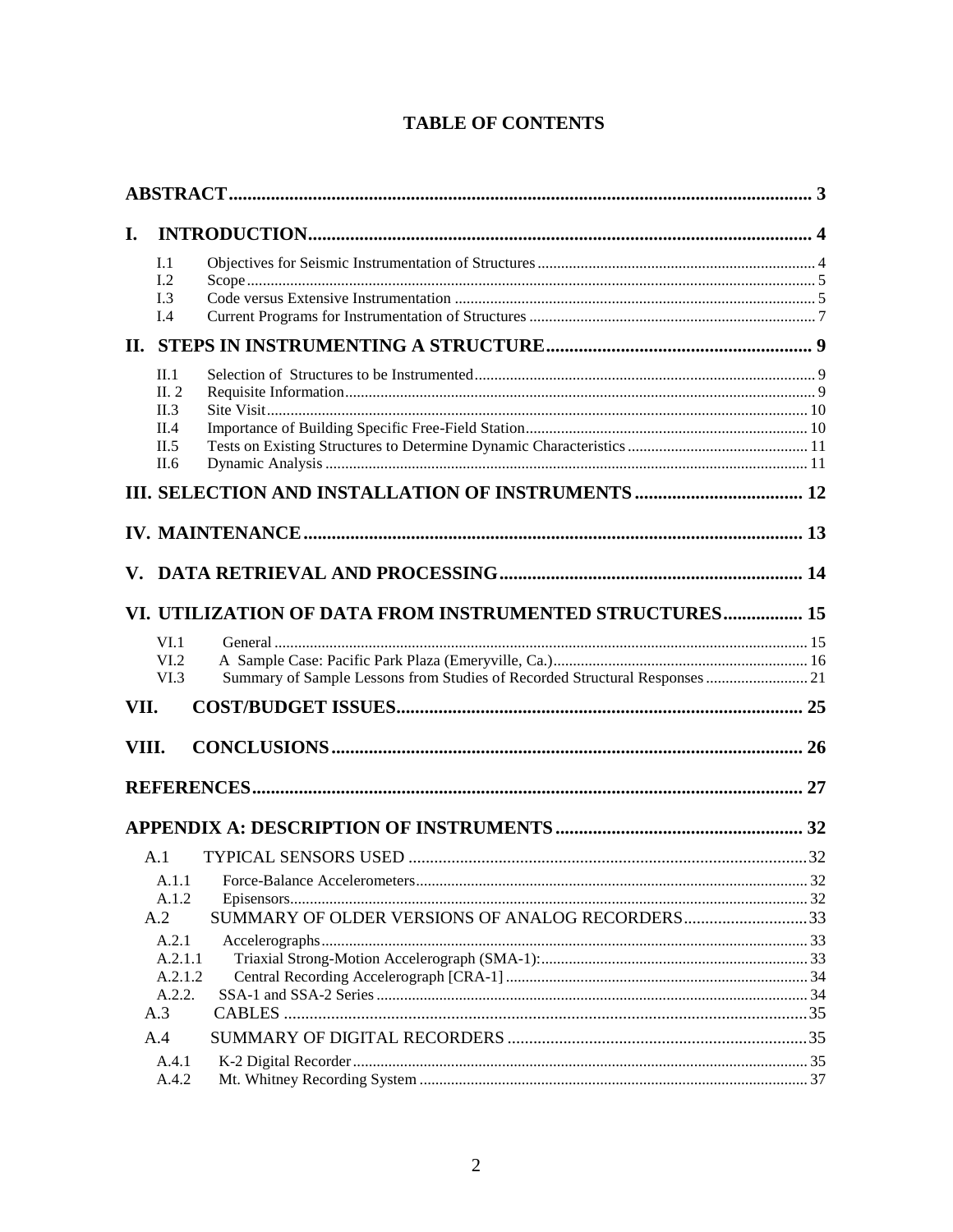## **ABSTRACT**

<span id="page-2-0"></span>The purpose of this report is to provide information on how and why we deploy seismic instruments in and around building structures.

The recorded response data from buildings and other instrumented structures can be and are being primarily used to facilitate necessary studies to improve building codes and therefore reduce losses of life and property during damaging earthquakes. Other uses of such data can be in emergency response situations in large urban environments.

The report discusses typical instrumentation schemes, existing instrumentation programs, the steps generally followed in instrumenting a structure, selection and type of instruments, installation and maintenance requirements and data retrieval and processing issues. In addition, a summary section on how recorded response data have been utilized is included. The benefits from instrumentation of structural systems are discussed.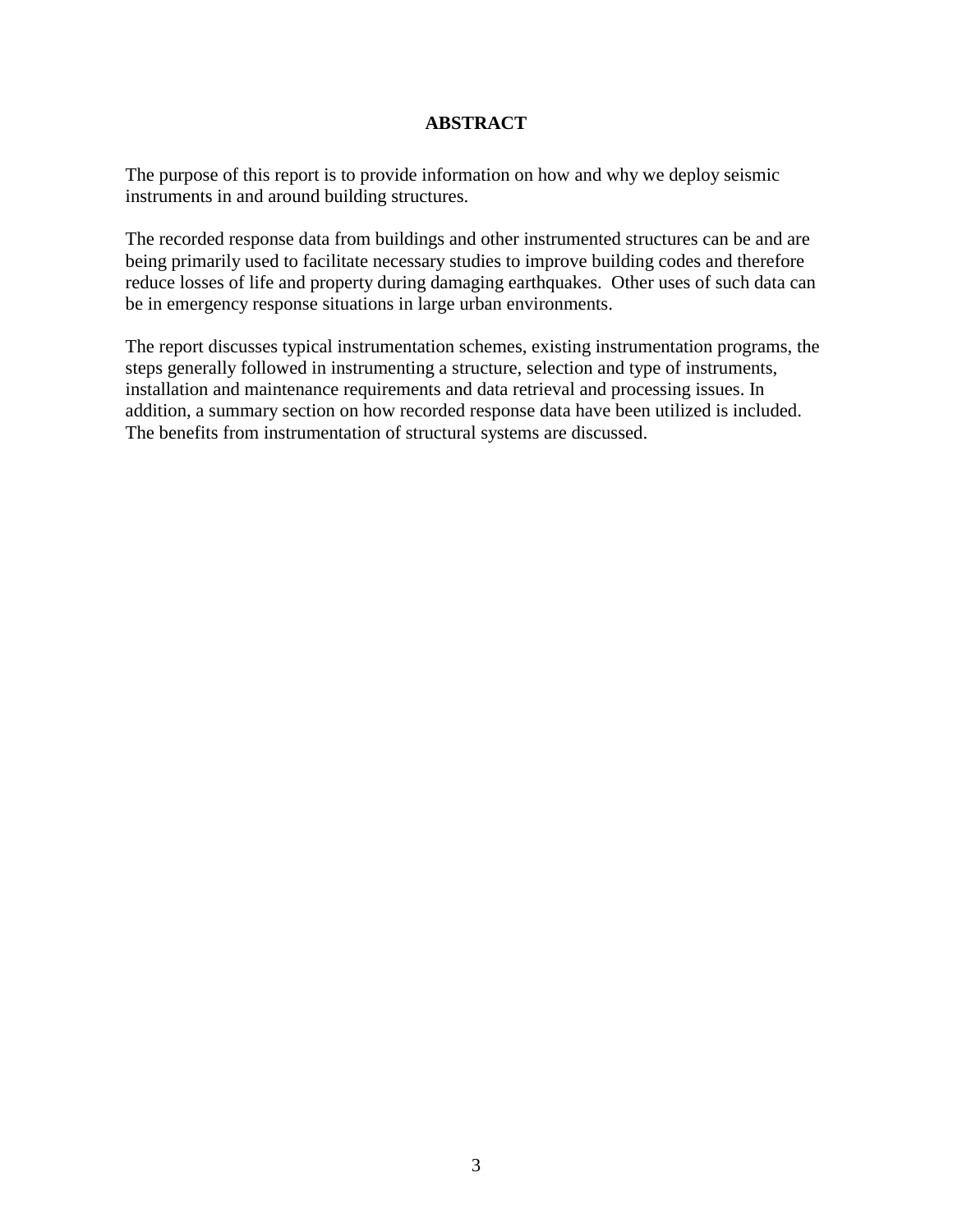## **I. INTRODUCTION**

<span id="page-3-0"></span>There are three main approaches to evaluate seismic behavior and performance of structural systems.

- 1. Laboratory Testing: Subsystems, components, or (if the facility is large enough) prototypes or large, scaled models of complete systems are tested under static, quasistatic, or dynamic loading. This approach does not necessarily demand a timedependent testing scheme, such as a shaking table or hydraulically powered and electronically controlled loading systems; however, testing of structural systems under controlled simulated environments is desirable. Since the early 1950's such laboratory research has increased both in quantity and quality, with engineering colleges in the United States playing a key role. Laboratory testing has also contributed substantially to our understanding of dynamic soil properties and the interaction phenomenon between the soil and structure.
- 2. Computerized Analyses: Using special purpose public-domain or private software, structures are analyzed for prescribed loads determined either by code provisions or postulated site-specific ground motions.
- 3. Natural Laboratory of the Earth: The third main approach to evaluate the behavior and performance of structural systems is to use the natural laboratory of the Earth, by observing and studying the performance (and possibly the damage to structures) following earthquakes. By determining why specific designs lack earthquake resistance and then by using extensive laboratory testing of modified designs, significant progress in improved designs can be achieved. For such design studies a natural laboratory would be a seismically prone area that offers a variety of structural systems; in optimum test areas, strong ground motions as well as moderate-level motions would be experienced frequently. Integral to the "natural laboratory" approach is the advance instrumentation of selected structures so that their responses can be recorded during future earthquakes. Thus, it is essential that integrated arrays of instrumentation be planned and installed to assess thoroughly the relation of ground motion that starts at a source and is transmitted through various soils to a substructure and finally to a superstructure. The direction for seismologists and engineers working together is clear; to develop integrated networks which measure the seismic source, the transmittal of ground motion, and the structural response processes.

#### **I.1 Objectives for Seismic Instrumentation of Structures**

The main objective of seismic instrumentation program for structural systems is to improve our understanding of the behavior and potential for damage of structures under the dynamic loads of earthquakes. As a result of this understanding, design and construction practices can be modified so that future earthquake damage is minimized.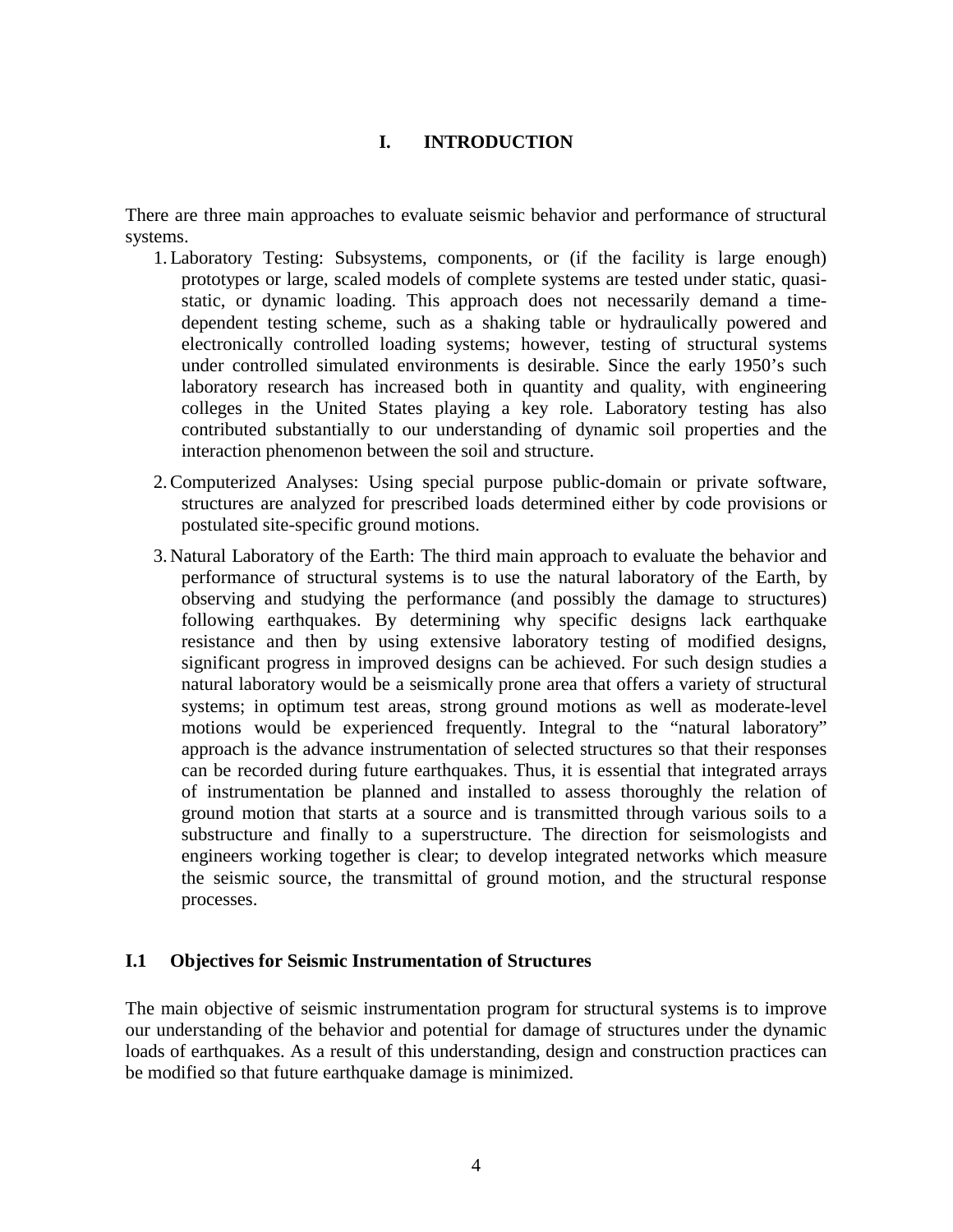<span id="page-4-0"></span>An instrumentation program should provide enough information to reconstruct the response of the structure in enough detail to compare with the response predicted by mathematical models and those observed in laboratories, the goal being to improve the models. In addition, the data should make it possible to explain the reasons for any damage to the structure. The nearby free-field and ground-level time history should be known in order to quantify the interaction of soil and structure. More specifically, a well-instrumented structure for which a complete set of recordings has been obtained should provide useful information to:

- (1) check the appropriateness of the dynamic model (both lumped-mass and finite element) in the elastic range,
- (2) determine the importance of nonlinear behavior on the overall and local response of the structure,
- (3) follow the spreading nonlinear behavior throughout the structure as the response increases and determine the effect of this nonlinear behavior on the frequency and damping,
- (4) correlate the damage with inelastic behavior,
- (5) determine the ground-motion parameters that correlate well with building response damage, and
- (6) make recommendations eventually to improve seismic codes (Çelebi and others, 1987).
- (7) facilitate decisions to retrofit/strengthen the structural system as well as securing the contents within the structures.

#### **I.2 Scope**

The scope of this report is intended to consider issues that are related to instrumentation of structures and a variety of structural instrumentation schemes including those at free-field near structures. Thus, we are concerned mainly with how real structures respond to damaging earthquakes. Ultimately, the data obtained should reveal the performance of the subject structure at a particular site.

## **I.3 Code versus Extensive Instrumentation**

The most widely used code in the United States, the Uniform Building Code (UBC-1997 and prior editions), recommends, for seismic zones 3 and 4, a minimum of three accelerographs be placed in every building over six stories with an aggregate floor areas of 60,000 square feet or more, and in every building over ten stories regardless of the floor area. The purpose of this requirement by the UBC was to monitor rather than to analyze. UBC-Code type instrumentation is illustrated in Figure 1a.

The UBC-type instrumentation, because it is designed for monitoring, is not necessarily a useful first stage for the instrumentation being discussed. Experiences from past earthquakes show that the UBC minimum guidelines do not ensure sufficient data to perform meaningful model verifications. As an example, three horizontal accelerometers are required to define the horizontal motion of a floor (two translations and torsion). Rojahn and Matthiesen (1977) concluded that the predominant response of a high-rise building can be described by the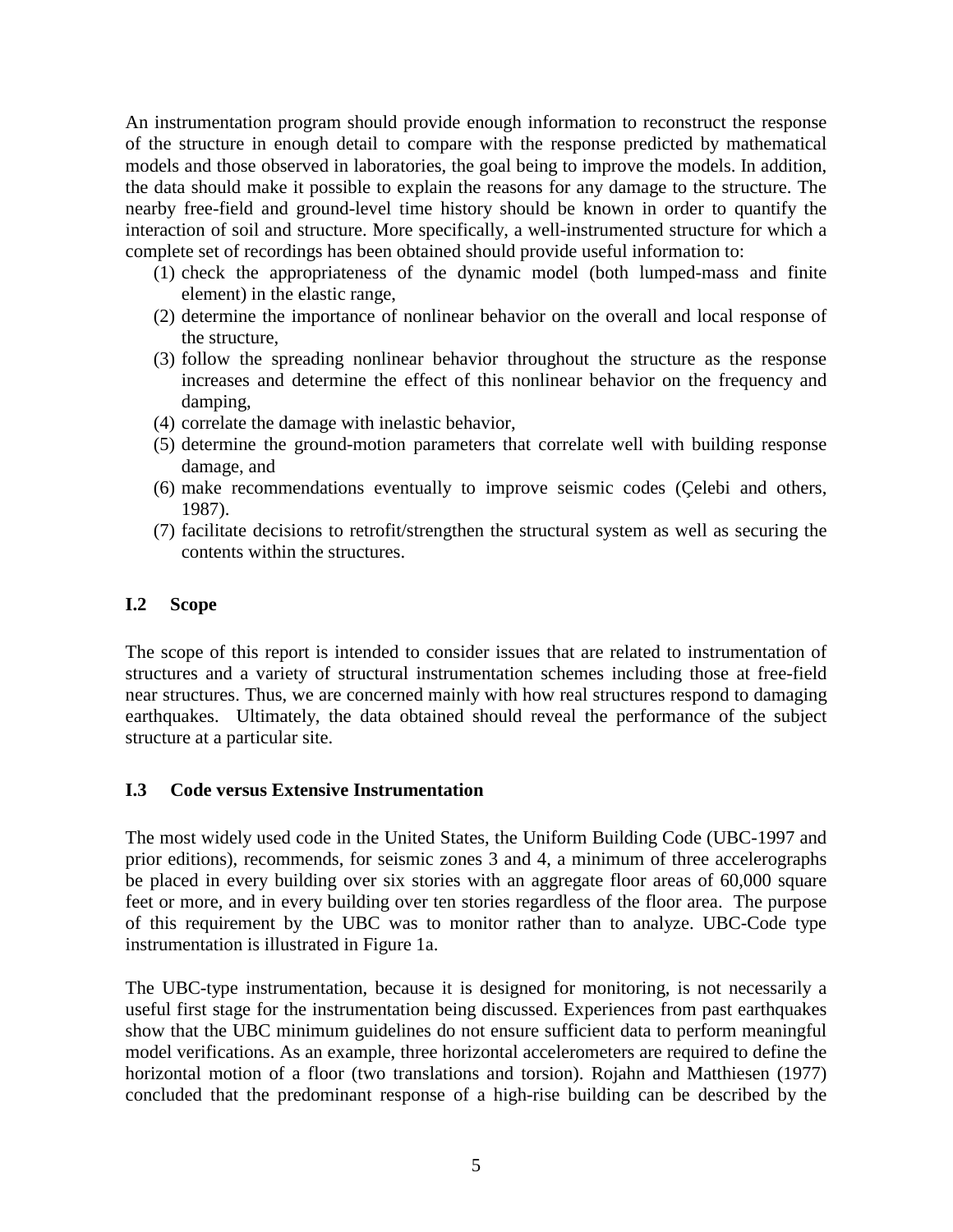participation of the first four modes of each of the three sets of modes (two translations and torsion); therefore, a minimum of 12 accelerometers would be necessary to record these modes. If vertical motion and rocking are expected to be significant and need to be recorded, at least three vertical accelerometers are required at the basement level. This type of instrumentation scheme is called the ideal extensive instrumentation scheme herein and is illustrated in Figure 1b.

Figures 1c and 1d illustrate typical special purpose instrumentations. Diaphragm effects are best captured by adding sensors at the center of the diaphragm as well as the edges (Figure 1c).



Figure 1. Typical Instrumentation Schemes

Performance of base-isolated systems and effectiveness of the isolators are best captured by measuring tri-axial motions at top and bottom of the isolators as well as the rest of the superstructure (Figure 1d).

Furthermore, high-precision record synchronization must be available within a structure if the response time histories are to be used together to reconstruct the overall behavior of the structure. Rojahn and Raggett (1981) provided some additional guidelines for the instrumentation of bridges, and instrumentation of earth dams has been addressed by Fedock (1982).

Within the last decade plus, system identification techniques have made it possible to identify structural characteristics (modal frequencies, modal damping) using recorded responses of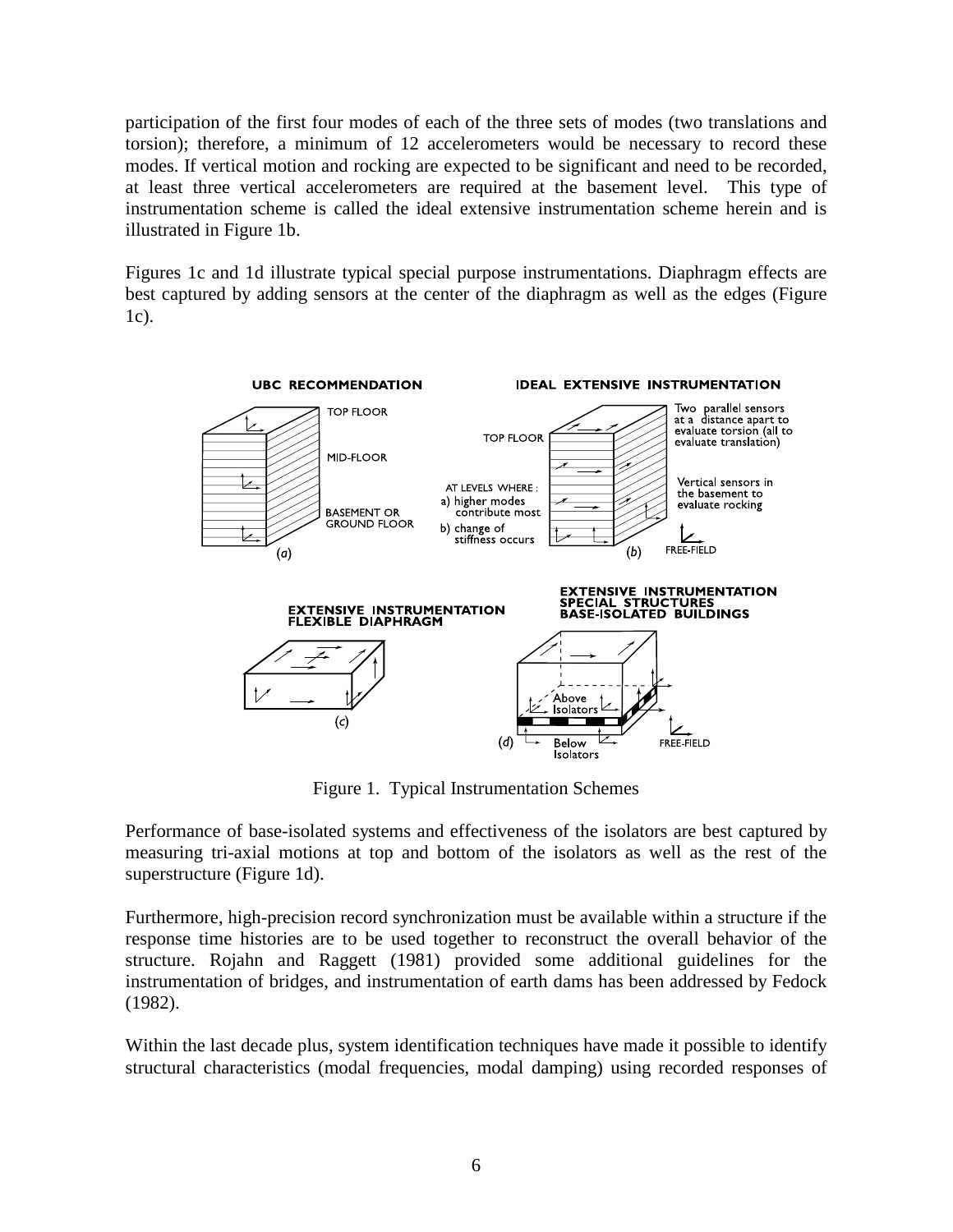<span id="page-6-0"></span>structures (Ljung, 1987). These methods have evolved into single-input single-output and multi-input multi-output versions that enable construction of modal shapes.

Like the superstructure, the foundation system needs to be instrumented to study its response. This is easily accommodated along the instrumentation scheme of the superstructure. Placing sensors at critical locations of the foundation to capture all its relevant motions will at a minimum facilitate study of its behavior.

However, more information is required to interpret the motion of the foundation substructure relative to the ground on which it rests. Engineers use free-field motions as input motion at the foundation level, or they obtain the motion at foundation level by convoluting the motion through assumed or determined layers of strata to base rock and deconvoluting the motion back to foundation level. To confirm these processes requires downhole instrumentation near or directly beneath a structure. Downhole data are especially scarce, although a few such arrays have been developed outside of the United States. These downhole arrays will serve to yield data on:

- (1) the characteristics of ground motion at bedrock at a defined distance from a source and
- (2) the amplification of seismic waves in layered strata.

Instrumentation needs of a structure have been addressed by Rojahn and Matthiesen (1977), Hart and Rojahn (1979) and Çelebi and others (1987).

## **I.4 Current Programs for Instrumentation of Structures**

Programs for instrumentation of structures can be classified into three categories:

- 1. Federal Programs. The U.S. Geological Survey (USGS) has its own nationwide instrumentation program. In addition, if requested, USGS will coordinate, install, maintain, and process the data acquired from strong-motion arrays and structures instrumented by various Federal agencies, state and local governments and private organizations.
- 2. State Programs. In California, the State Division of Mines and Geology (CDMG) has the responsibility to develop strong-motion arrays to instrument typical structures within the State of California (Shakal, 1984). Other states (for example, Alaska) have similar programs.
- 3. Private Institutions. Some private institutions such as International Business Machines (IBM), Kaiser Permanente (Kaiser), Pacific Gas & Electric Company (San Francisco, CA.) and University of Southern California (USC) have developed their own instrumentation programs.

Through these programs, more than 400 structures are known to be instrumented (National Research Council, 1982). Although these networks, particularly the USGS, CDMG, and USC networks, were designed with full cooperation, maintenance of these instruments and data processing are done by each program separately; therefore, at present there is no national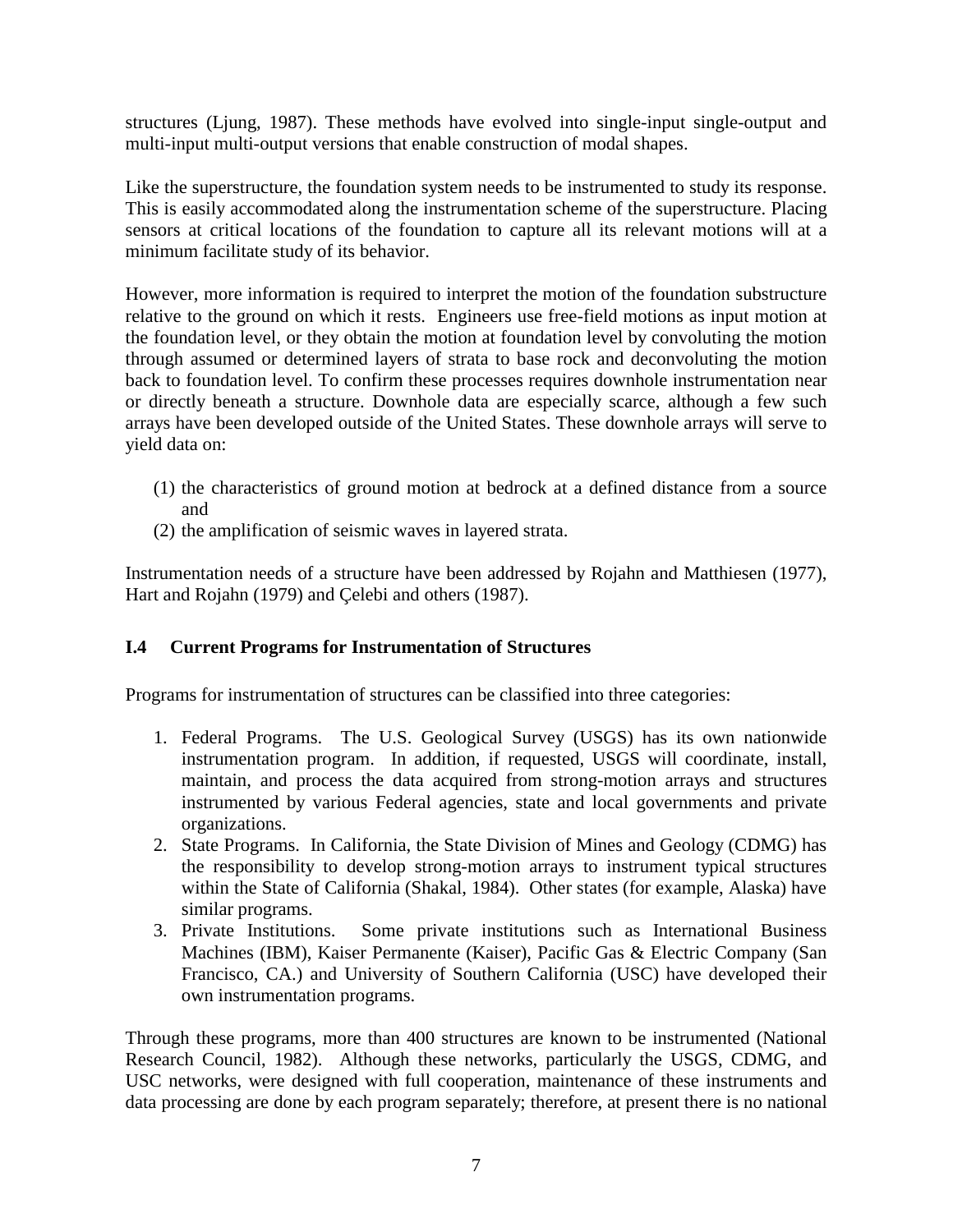coordination of efforts (National Research Council, 1982). Similar concerns were aired during a national strong-motion instrumentation workshop (Iwan, 1981). However, recently, a new organization, Consortium of Organizations for Strong-Motion Observation Systems (COSMOS, 1999) has been incorporated to fill this void.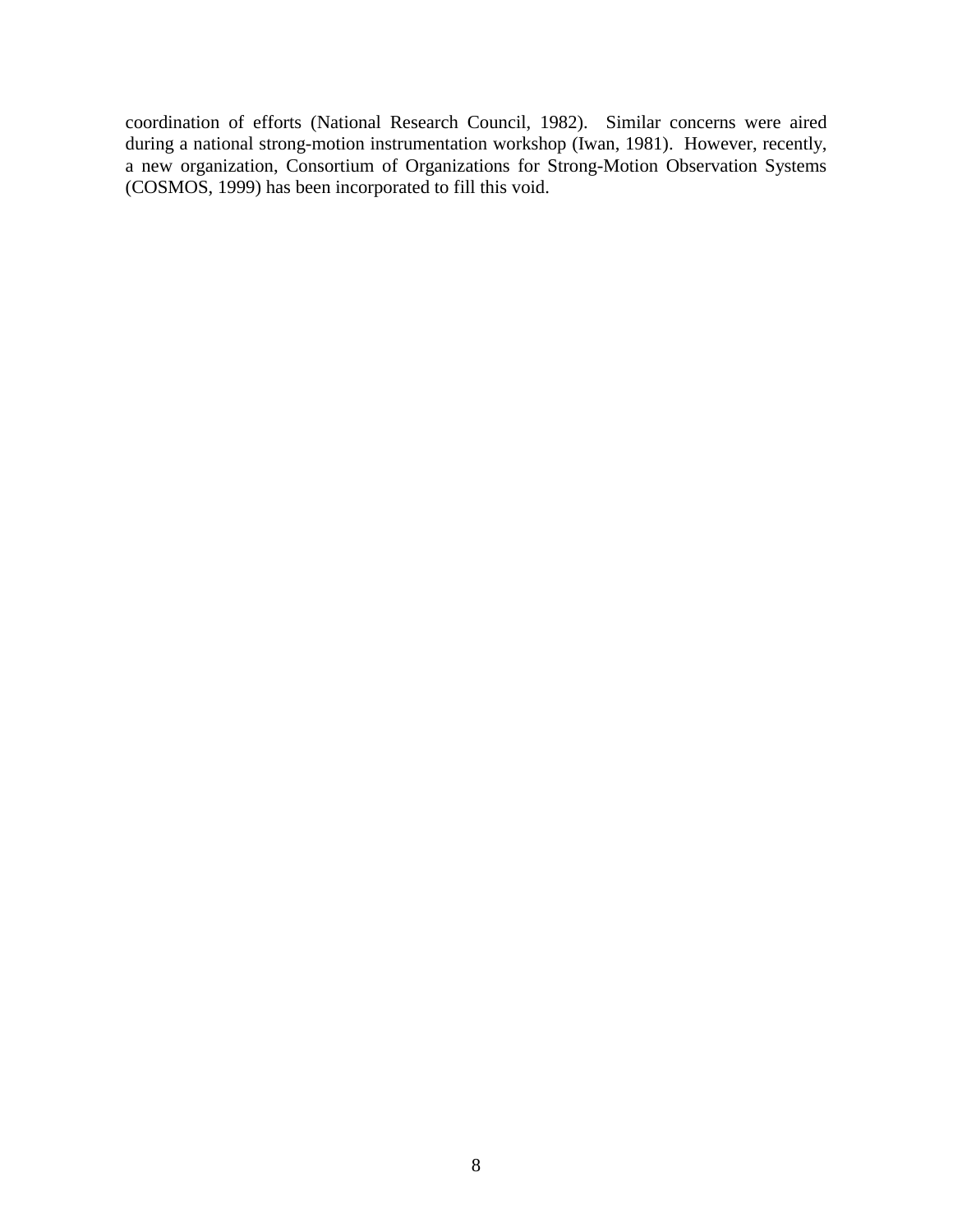## **II. STEPS IN INSTRUMENTING A STRUCTURE**

#### <span id="page-8-0"></span>**II.1 Selection of Structures to be Instrumented**

In selecting structures for seismic instrumentation, unless other factors are considered and/or specific organizational choices are made a priority, the following general parameters can be followed to rank structures for instrumentation:

- 1. Structural parameters: the construction material, structural system, geometry, discontinuity, and age,
- 2. Site-related parameters:
	- a. Severity-of-shaking factor to be assigned to each structure on the basis of its closeness to one or more of the main faults within the boundaries of the area considered (e.g. for the San Francisco Bay area, the San Andreas, Hayward, and Calaveras faults are considered).
	- b. Probability of a large earthquake ( $M = 6.5$  or 7 occurring on the fault(s) within the next 30 years was obtained. The purpose of this parameter is to consider the regions where there is strong chance of recording useful data within an approximately useful life of a structure.
	- c. Expected value of strong shaking at the site, determined as the product of a and b.
- 3. Building usage, functionality, occupancy and relevance to life safety requirements following damaging earthquakes.
- 4. Other parameters of interest to owners or public officials.

The next step in ranking structures is to assign rational weighting factors for structural parameters and site-related parameters. A ranked list of structures emerges from this effort.

As an example, the USGS, with input from an Instrumentation Advisory Committee for the San Francisco Bay Area, in 1983 developed a recommended list of structures for seismic instrumentation and rank them according to a rational set of parameters and criteria (Çelebi and others, 1984).

Once the particular structure to be instrumented is identified, the engineering staff in turn obtains instrumentation permits for selected structures, gathers information relative to the project including structural plans and design and model information, and directs structural evaluation and if necessary performs ambient response studies.

#### **II. 2 Requisite Information**

Once it is decided to instrument a particular structure and permit is obtained, it is imperative that a series of studies, deductions, and decisions be made. Furthermore, it is important to optimize the instrumentation schemes from the points of view of both cost and required data. This necessitates study of the expected dynamic behavior of the structure. The preliminary studies include the following steps: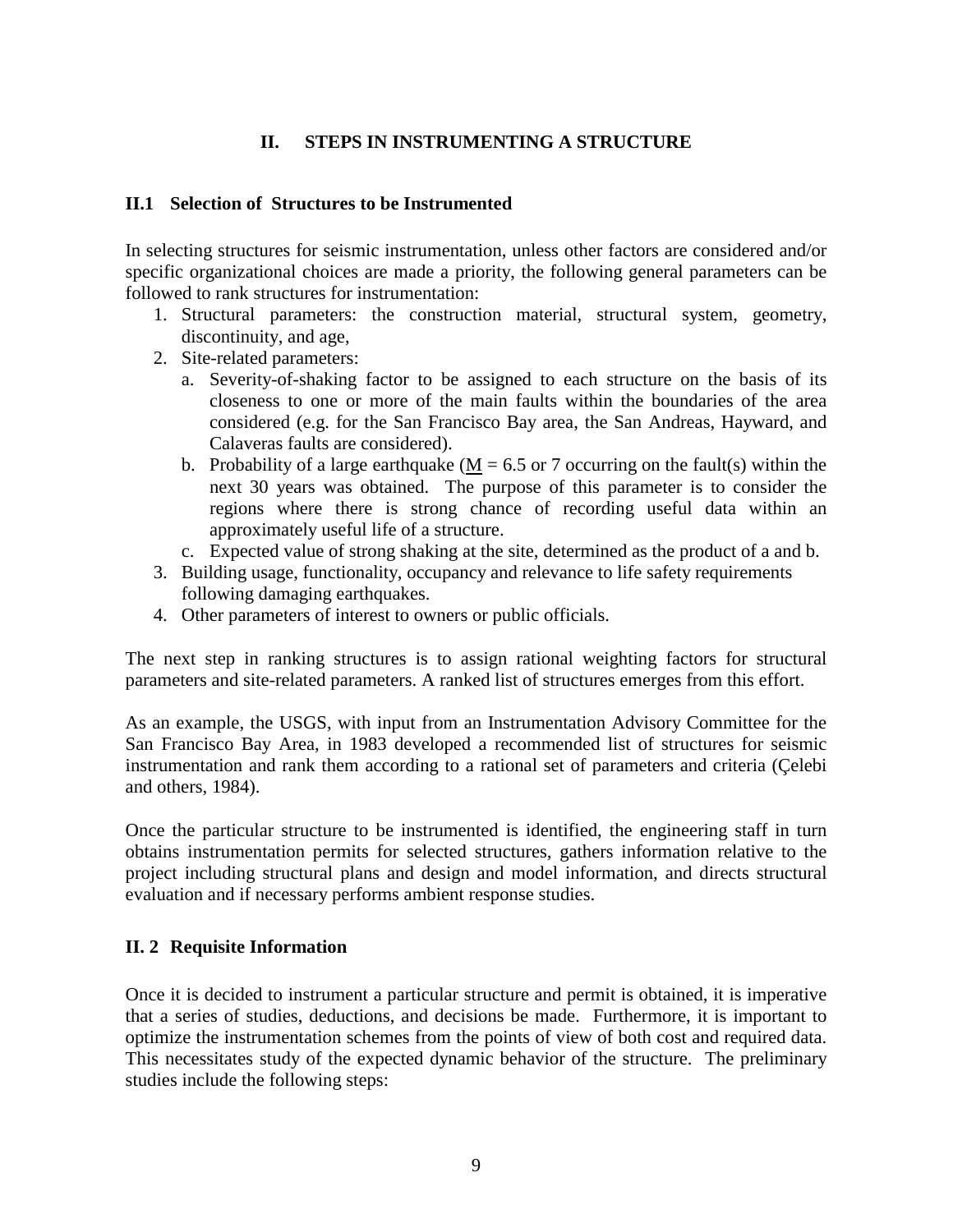<span id="page-9-0"></span> (1) study of available design and analysis information after permission for instrumenting is granted by the owner,

- (2) site visit, and
- (3) required analytical studies and tests, if feasible and necessary.

In general, the following information, if available, will be required:

- (1) relevant blueprints and design calculations,
- (2) dynamic analysis (mode shapes and frequencies),
- (3) if available, forced-vibration test results, and ambient-vibration test results.

Seldom is all this information available for any structure. In particular, for a structure that is yet to be constructed, blueprints, design calculations and if available, dynamic analyses may be all the information to design its instrumentation scheme so that part of installations of conduits and cables can be feasibly carried out during construction.

The collected set of data is then used as a basis for determining transducer locations that will adequately define the response of the structure during a strong earthquake.

After the sensor locations have been agreed upon by the engineering staff, the installation team, a representative of the owner of the structure, and an electrical contractor is called in to plan placement of the data cable. The installation team works with the contractor during this phase and subsequently calibrates and installs sensors and recording systems. A final step is a complete documentation of each transducer location and orientation, characteristics of total system response, and any peculiarities of the instrumentation or access to required sites. These steps are described in more detail in the following section.

## **II.3 Site Visit**

A general scheme can be prepared after a study of the blueprints and other available information related to dynamic characteristics. However, the general scheme for locating instruments needs to be confirmed by a site visit (for existing buildings). The structure may present various constraints that affect safe installation and reliable performance of the sensors. The site visit enables the technical personnel to make relevant changes in the prepared schemes.

#### **II.4 Importance of Building Specific Free-Field Station**

If physically feasible, it is advisable to include into the instrumentation scheme, a building specific free-field station. Such a free-field station is usually deployed at a distance greater than 1.5-2 times the height of the nearest/tallest building. This is due to the desire that motions recorded by a free-field station should not be influenced by the shaking of the buildings. As can be expected, in urban areas, this may be a problem due to the density of built facilities.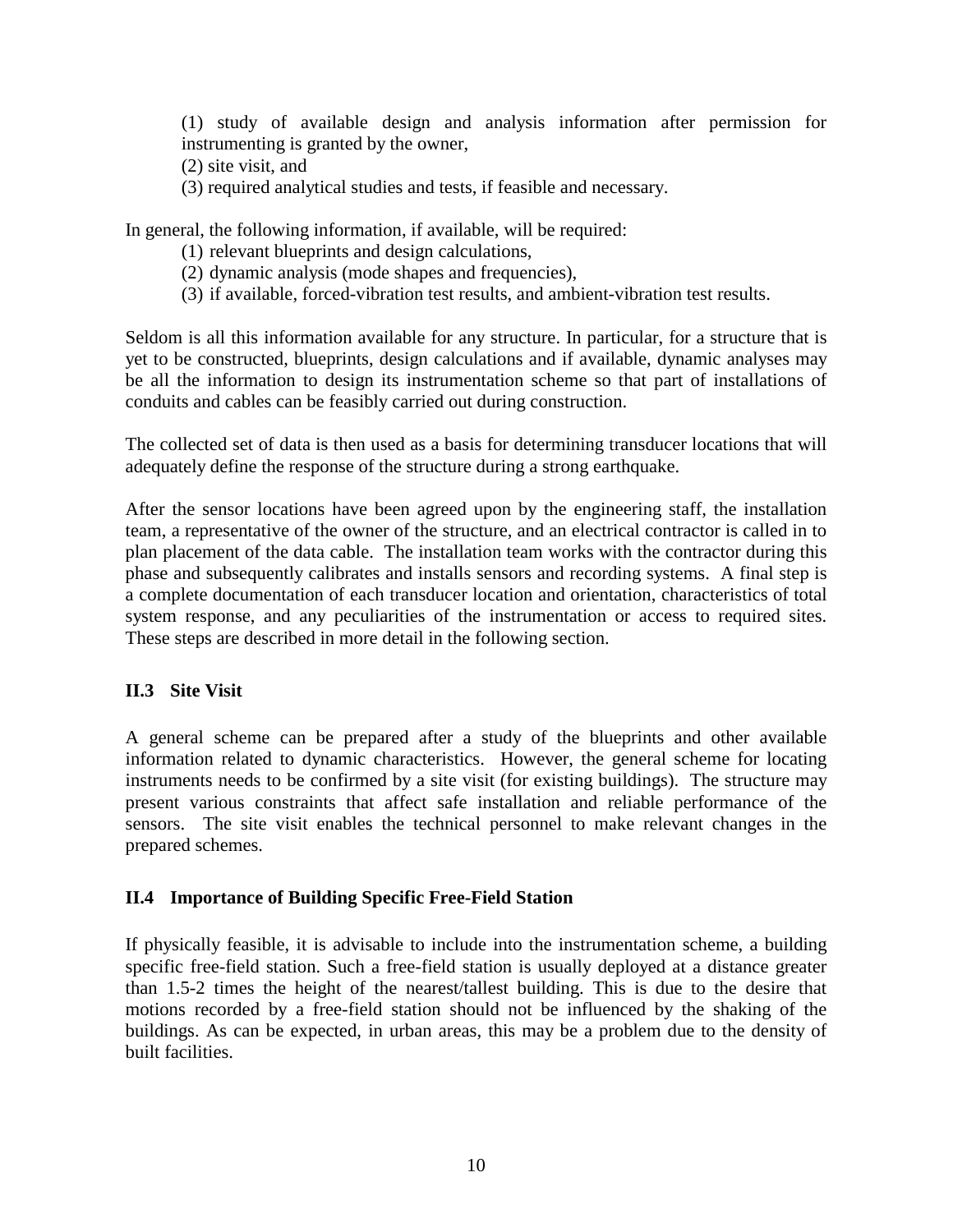<span id="page-10-0"></span>In general, free-field and ground-level motions should be known in order to quantify the interaction of soil and structure. However, data recorded at building specific free-field stations can be used to augment data bases used for structural response studies as well as ground motion studies including development of attenuation relationships and quantification of site response transfer functions and characteristics.

## **II.5 Tests on Existing Structures to Determine Dynamic Characteristics**

Although it is possible to obtain a satisfactory understanding of a structure's expected dynamic behavior by preliminary analytical studies, when feasible and necessary, an ambient-vibration and/or a forced vibration test on an existing structure can be performed to identify mode shapes and frequencies. Ambient vibration tests can be performed efficiently using portable recorders at three to five locations that are expected (from analytical studies or other information) to have maximum amplitudes during the first three to four vibrational modes. Thus, elastic properties of the structure can be determined. If the subject structure experiences nonlinear behavior during a strong shaking, it will be much easier to evaluate the nonlinear behavior once linear behavior is determines before the nonlinear behavior occurs during the strong shaking.

Compared to ambient-vibration test, a forced-vibration test is more difficult to perform. The required equipment (vibration generator with control consoles, weights, recorders, accelerometers, and cables) is heavier, and the test takes longer than the ambient-vibration test. Furthermore, state-of-the-art vibration generators do not necessarily have the capability to excite to resonance all significant modes of all structures (Çelebi and others, 1987).

## **II.6 Dynamic Analysis**

If a dynamic analysis was not prepared by the designers of a structure or the information is unavailable, then a simplified finite-element model could be developed to obtain the elastic dynamic characteristics. This is performed with any one of the several tested computer programs available (e.g. SAP2000, ANSYS, and STRUDL).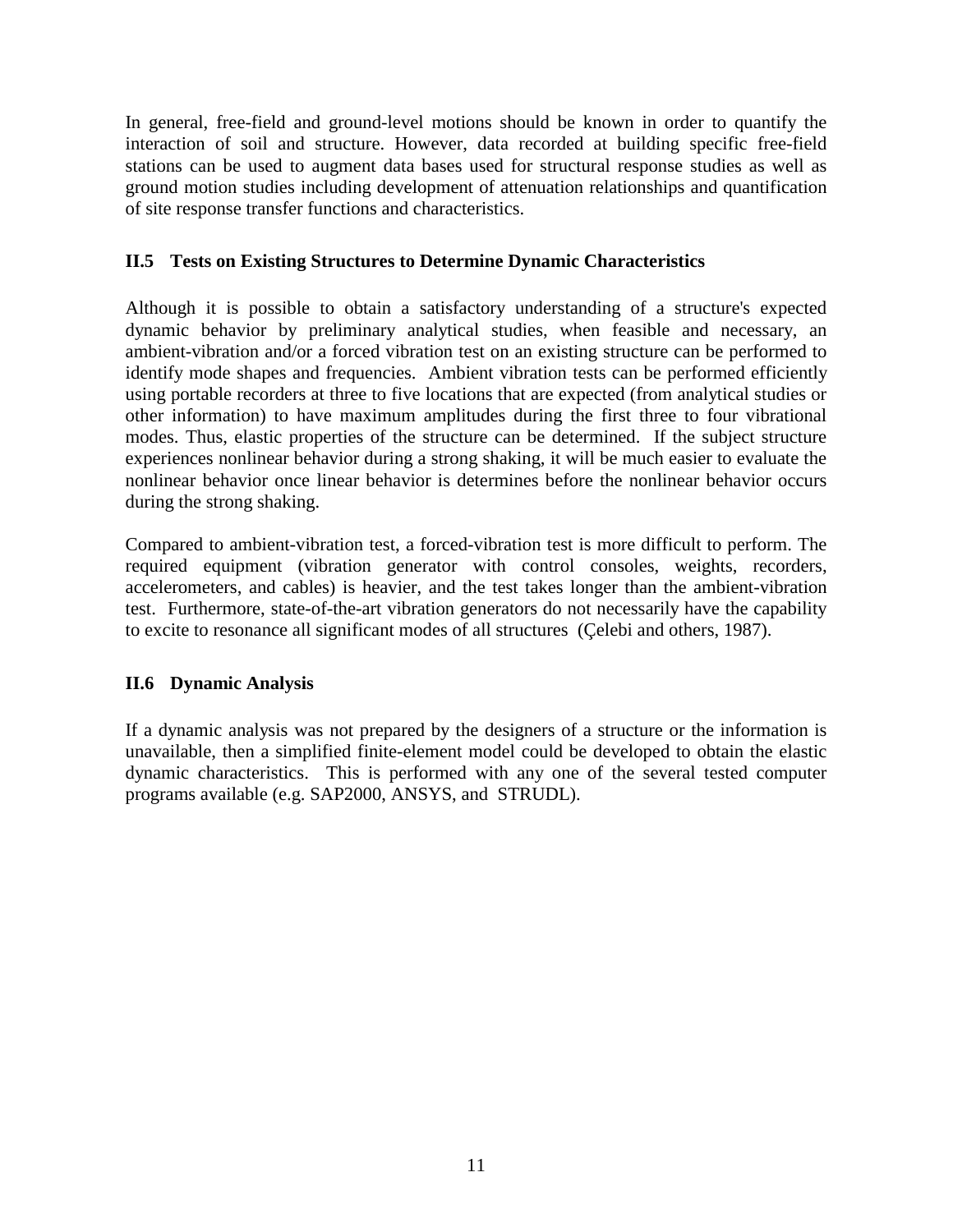## **III. SELECTION AND INSTALLATION OF INSTRUMENTS**

<span id="page-11-0"></span>In selection and defining an instrumentation scheme, an optimum list of hardware is developed after careful consideration of cost and data requirements. Appendix A describes technical capabilities of commercially available sample sensors and recording systems. While developing the instrumentation scheme within the budgetary constraints, it is best to consider the maximum available channels for each recording system. Most recording systems have maximum of 12 or 18 channels of recording capability.

The following general approach is followed to install seismic instruments:

- 1. After an instrumentation scheme is developed and approximate sensor locations are chosen, USGS engineers and technicians and the owner's representative review the site to determine exact sensor locations and routing of cables and conduits, if required, satisfactory to both parties. This is important from viewpoint of long-term accessibility, potential interference with the occupant's space, placement of data cable runs, and aesthetic requirements of the owner. Figure 2 exhibits a sample schematic showing locations of sensors, routing of cables, location of junction boxes and recording units.
- 2. Next the USGS technician inspects the entire structural scheme with an electrical contractor who will install the data cable, junction boxes at key locations and terminal boxes (if required) at each sensor site. The modern recording systems may not require terminal boxes (see Appendix A - e.g. Mt. Whitney<sup>2</sup>) as they have internal terminals. Actual cabling by the contractor is monitored by the USGS and the owner's representative to be sure the cable is installed as desired and that all building code regulations are followed.
- 3. The cable-termination box (if necessary) is prepared in the USGS shop and includes data circuits, batteries and battery charges. This box is normally mounted on the wall above the recorder. The recorder location is selected on the basis of security, typically in a telephone or electrical switch room, and in some circumstances is enclosed with separate fencing in an open area.
- 4. The instrumentation undergoes a preliminary calibration in the strong-motion laboratory and is then installed in the structure with appropriate test procedures including a static tilt sensitivity test for each component and determination of direction of motion for upward trace deflection on the record. For modern digital systems, this information is entered into the recorder data section and is stored in a general database. Other documentation includes precise sensor location, period and damping of each unit, location of cable runs, access information, and circuit diagrams.

 $\overline{a}$ 

 $2$  Quotation of brand names does not constitute endorsement of any particular product.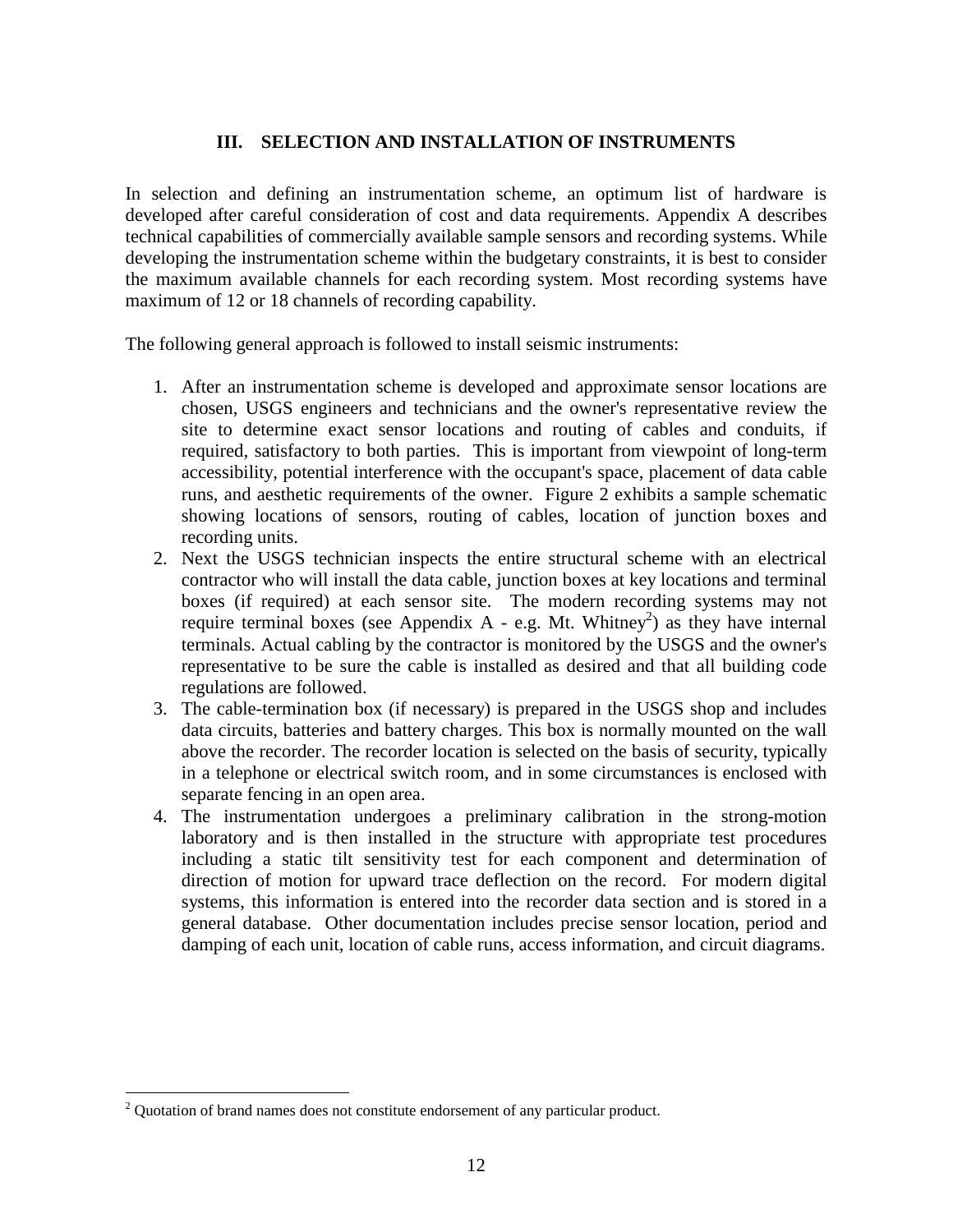#### **IV. MAINTENANCE**

<span id="page-12-0"></span>It is essential to have periodic and consistent maintenance of instruments in order to have a successful program. Unless maintenance arrangements are made, successful recording of data cannot be accomplished. Therefore, routine maintenance is conducted every 3-12 months if circumstances and experience so allow. This maintenance includes the following:



Figure 2. Schematic showing typical deployment of sensors and routing of cables to the recorder.

- 1. Remote calibration of period and damping.
- 2. Inspection of battery terminals, load voltage, and charge rate (batteries are replaced every 3 years).
- 3. Measurement of threshold of triggering system and length of recording cycle.

As a final maintenance procedure, a calibration record is obtained and then examined for the desired characteristics. All inspection procedures are recorded in the permanent station file at the laboratory.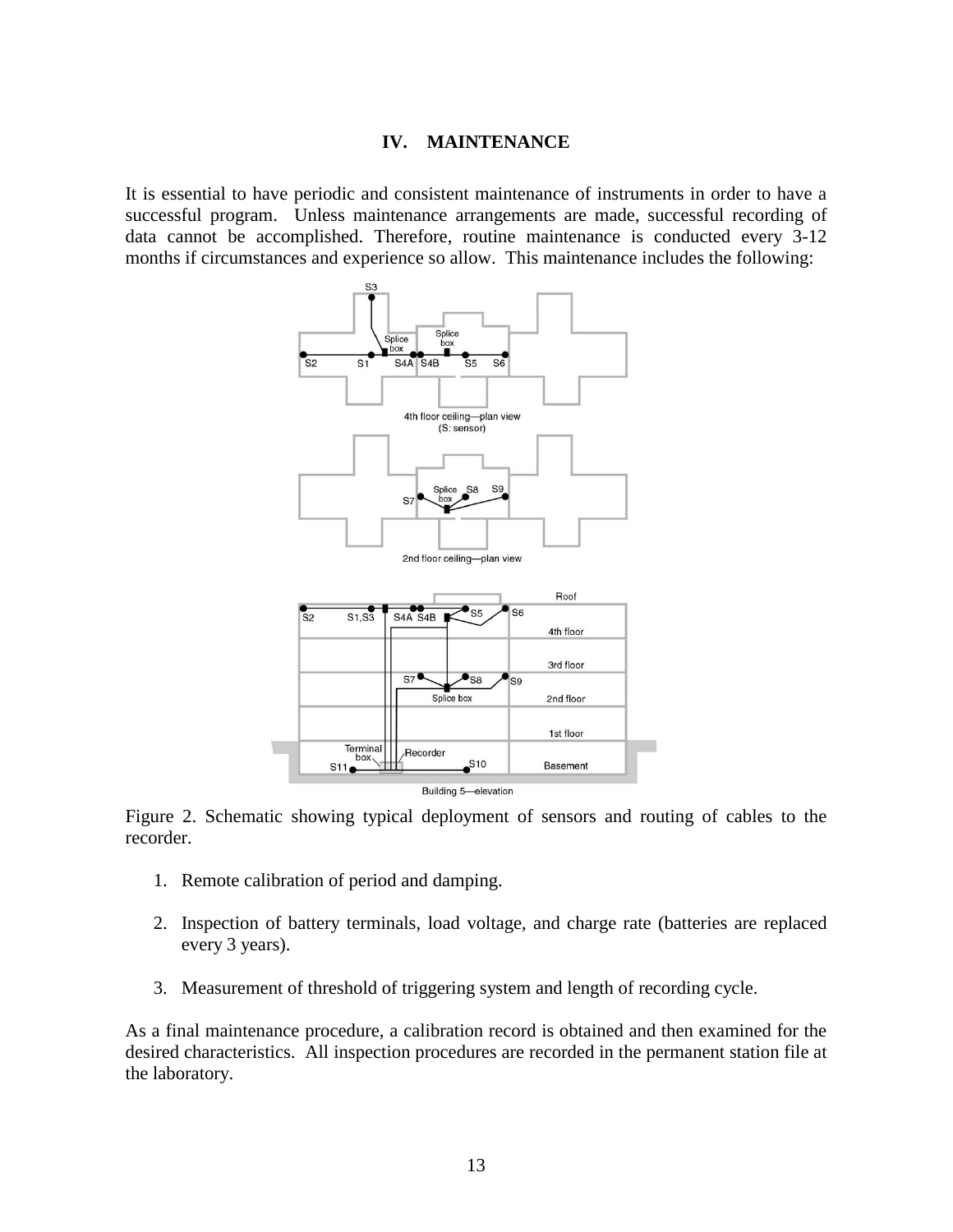#### **V. DATA RETRIEVAL AND PROCESSING**

<span id="page-13-0"></span>Modern strong motion instruments now have capabilities to store and transmit digital data through telecommunications links and other media, including the WWW (Appendix A). This communication makes data retrieval easier and faster than with older analog systems, where data were retrieved only by site visits to collect the films and required digitizing by manual or automatic systems. Currently only digital systems are manufactured, so that as the older analog systems are replaced data retrieval and processing will become easier. However, data retrieval by telecommunications has additional hardware costs as well as monthly subscription costs.

- 1. The data from digital recordings are passed through a correction algorithm that applies a high-frequency filter (typically 50 Hz), instrument corrections, if necessary, and decimation to 200 samples per second. A low-cut Butterworth filter (or another appropriate filter) removes all periods longer than a predetermined period from the data. This period is chosen after consideration of the strong-motion duration of the records, any distortion during pre-event signals, displacements calculated at specific sites, and displacements of adjacent film and digital recordings at specific sites. Plots of the corrected acceleration, velocity, and displacements for each channel of recording are prepared.
- 2. Response spectra are calculated for periods up to about half of the long-period limit. Linear plots of relative-velocity response spectra and the log-log tripartite plots of pseudo-velocity response are prepared.
- 3. Fourier amplitude spectra, calculated by fast Fourier transform, are presented on linear axes and log-log axes.

These sets of processed data are then provided to the user community for their evaluation, assessment of facilities and structures, and research.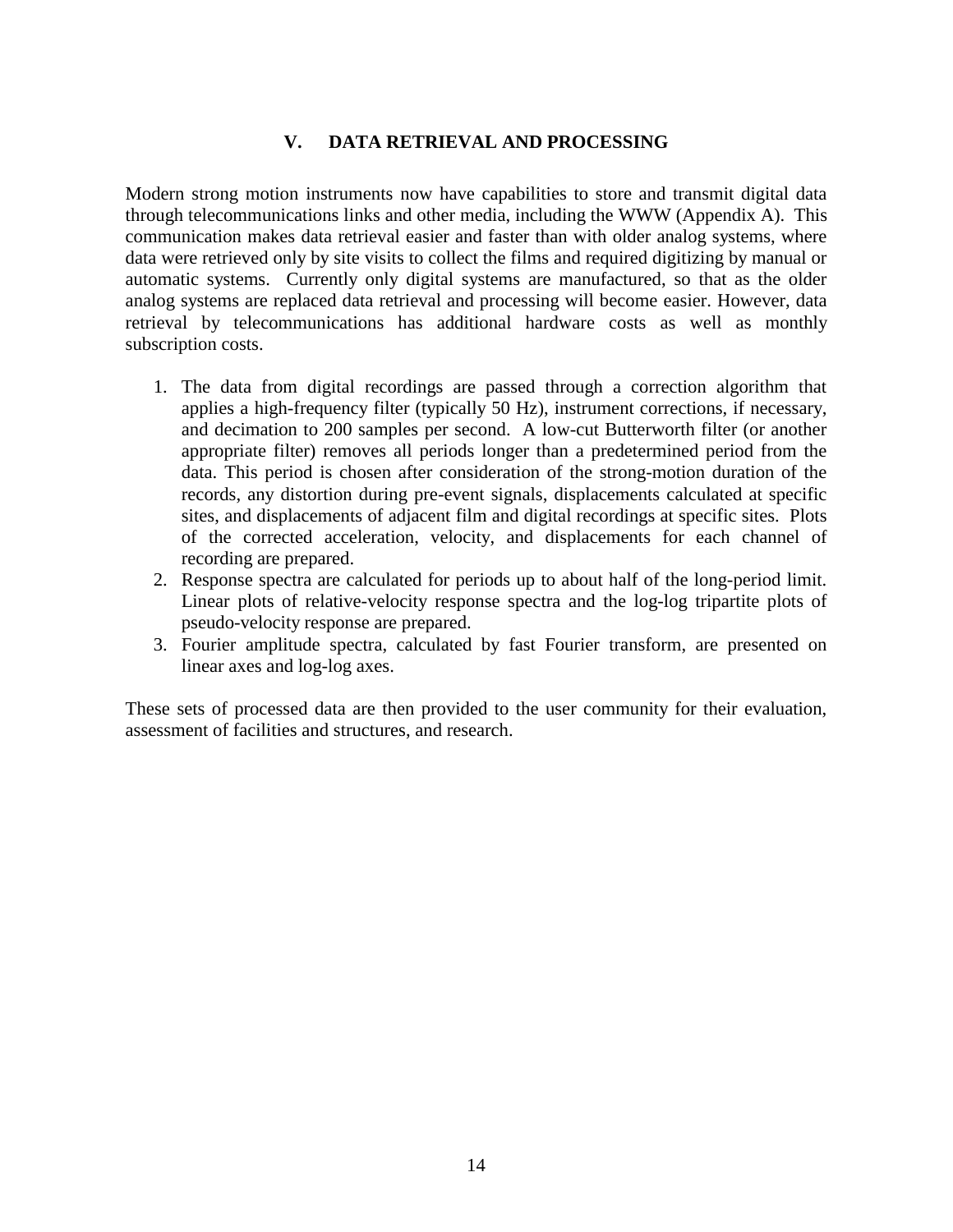#### <span id="page-14-0"></span>**VI. UTILIZATION OF DATA FROM INSTRUMENTED STRUCTURES**

#### **VI.1 General**

Seismic monitoring of structural systems constitutes an integral part of the National Earthquake Hazard Reduction Program in the United States and similar programs in other countries. Recordings of the acceleration response of structures have served the scientific and engineering community well and have been useful in assessing design/analysis procedures, improving code provisions and in correlating the system response with damage. Table 1 summarizes some of the uses for the data from instrumented structures. Unfortunately, only a few damaged structures have been instrumented in advance to perform studies of the initation and progression of damage during strong shaking (e.g. Imperial County Services Building during the 1979 Imperial Valley earthquake, [Rojahn and Mork, 1981]). In the future, instrumentation programs should consider this deficiency. Jennings (1997) summarizes this view as follows: "As more records become available and understood, it seems inevitable that the process of earthquake resistant design will be increasingly, and quite appropriately, based more and more upon records and measured properties of materials, and less and less upon empiricism and qualitative assessments of earthquake performance. This process is well along now in the design of special structures".

The methods used in studying structural response records are quite diverse: (a) mathematical modeling (finite element models varying from crude to very detailed, subjected to timehistory, response spectrum or modal analyses). The procedure requires the blueprints of the structures which may not be readily accessible; (b) system identification techniques: single input/single output or multi input/multi output. In these procedures, the parameters of a model are adjusted for consistency with input and output data (Ljung, 1987); (c) spectral analyses: response spectra, Fourier amplitude spectra, autospectra,  $S_x$  or  $S_y$ , cross-spectral amplitudes  $S_{xy}$ , and coherence functions ( $\gamma$ ) [using the equation :  $\gamma^2_{xy}$  (f) =  $S_{xy}^2$  (f) /  $S_x$  (f) S<sub>y</sub> (f) ] and associated phase angles (Bendat and Piersol, 1980); and (d) simple procedures based on principles of structural dynamics (*e.g.* recently Jennings (1997) analyzed data from two buildings within close proximity  $( $20 \text{ km}$ )$  to the Northridge epicenter, calculated the base shear from the records as 8 and 17 % of the weights of the buildings, drift ratios as 0.8 and 1.6 % (exceeding code limitations). Jennings (1997) states: "A difference between code design values and measured earthquake responses of this magnitude – approaching a factor of ten – is not a tenable situation."

Until recently, in general, only accelerometers (single, biaxial or triaxial) were used to instrument structures. However, observations of damages during the 1994 Northridge and 1995 Kobe earthquakes, have forced engineers and scientists to focus on performance based seismic design methods and to find new techniques to control drift and displacements. To verify these developments, sensors directly measuring displacements or relative displacements (transducers, laser devices and GPS units) are now being considered. A recent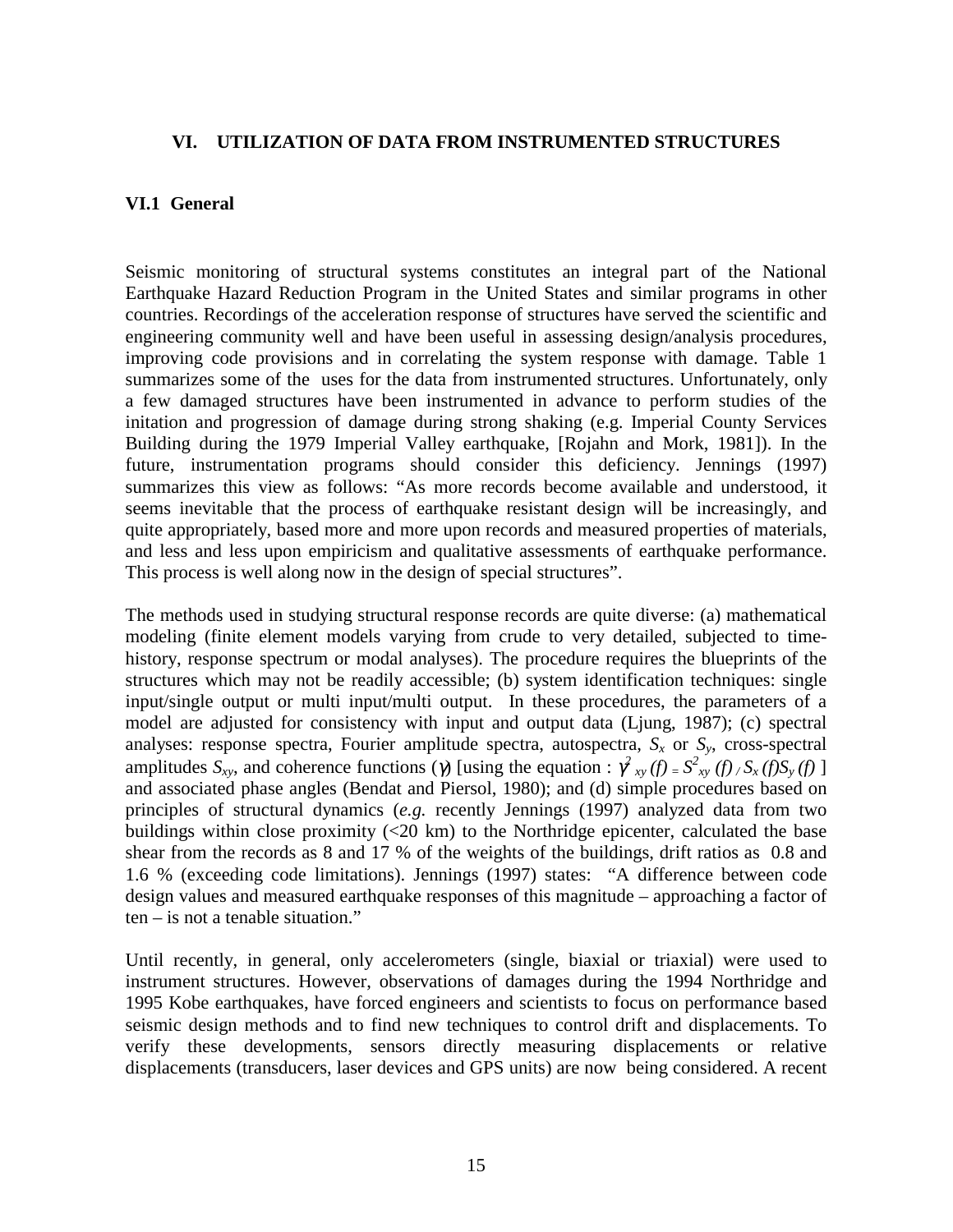<span id="page-15-0"></span>development in using differential GPS measurements for monitoring long-period structures is summarized by Çelebi and others (1999).

#### **VI.2A Sample Case: Pacific Park Plaza (Emeryville, Ca.)**

The 30-story reinforced concrete Pacific Park Plaza Building (PPP) is an equally spaced three-winged, cast-in-place, ductile, moment-resistant framed structure. Constructed in 1983 and instrumented in 1985, it is the tallest reinforced concrete building in northern California. A general view, a plan view, a three-dimensional schematic, and its instrumentation are shown in Figure 3 (Çelebi, 1992, 1996). The building with a 5-ft mat foundation rests on 828 (14-inch-square) prestressed concrete friction piles, each 20-25 m in length, in a primarily softsoil environment, with an average shear-wave velocity between 250 and 300 m/s and a depth of approximately 150 m to harder soil.



Figure 3. Plan layout and three-dimensional schematic and instrumentation scheme of Pacific Park Plaza (PPP), Emeryville, CA.

The planning for the instrumentation scheme of PPP was achieved after study of the blueprints and after giving careful consideration to the available dynamic analyses and lowamplitude test results. The building was subjected to dynamic analysis and forced-vibration testing by means of a vibration generator (Stephen, written commun., 1984). The important vibrational characteristics (mode shapes and frequencies) are provided in Figure 4 (Stephen, 1984).

From the study of the mode shapes, vibrational data from ground level, the thirteenth and twenty-first floors, and the roof were determined to be most useful. Therefore, instruments placed on each of these levels (Fig. 3) includes two orthogonal sensors at the core as well as an additional sensor at the end of each wing at levels other than the ground level. By obtaining translational accelerations at the core and the wings, it will be possible to determine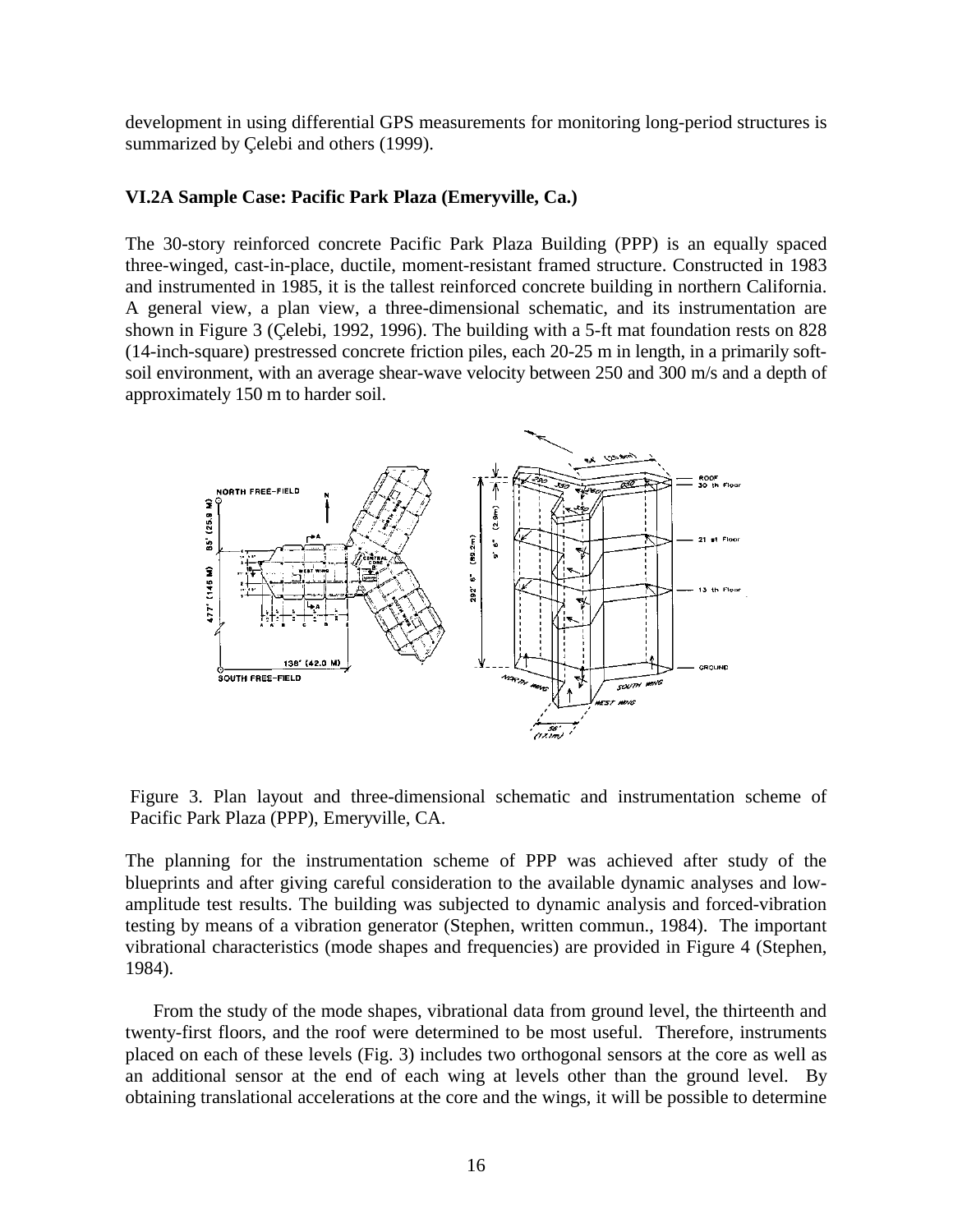the translational modes of the core and differential translation or torsional vibrations of the wings. Although analytical models of this building indicate that the assumption of flexible foundations does not alter the vibrational characteristics of the building (Stephen, 1984), it is essential to confirm it by means of four vertical sensors (one at the core and one at each wing) at ground level. In addition, a triaxial strong-motion accelerograph is deployed at a free-field site on the south side of the building (SFF or  $EMV^{3,4}$ ). Thus, a total of 24 sensors (FBA-11) linked to two central recorders (now updated to two digital 12-channel K-2 recording systems) provide a practical instrumentation scheme for this building.



Figure 4. Translational and torsional mode shapes of Pacific Park Plaza (Stephen, 1984)

During the  $M_s$ =7.1 Loma Prieta earthquake of October 17, 1989, a complete set of records were obtained from the Pacific Park Plaza (PPP). The building, at 100 km from the epicenter of the earthquake, had considerably amplified input motions but was not damaged during the earthquake. The east-west components of acceleration recorded at the roof and the ground floor of the structure, at the associated free-field station (SFF in Fig. 3) and, for comparison, the motion at Yerba Buena Island (YBI), the closest rock site with a peak acceleration of 0.06 *g*, are

 $\overline{a}$ 

 $3 \text{ In most studies, the site of south free-field (SFF) is referred to as the Emerville site (EMV).}$ 

 $3 \text{ In } 1997$ , the analog recording instruments at Emeryville were upgrade to digital. A downhole accelerograph was

installed at the same location as the surface free-field station, SFF.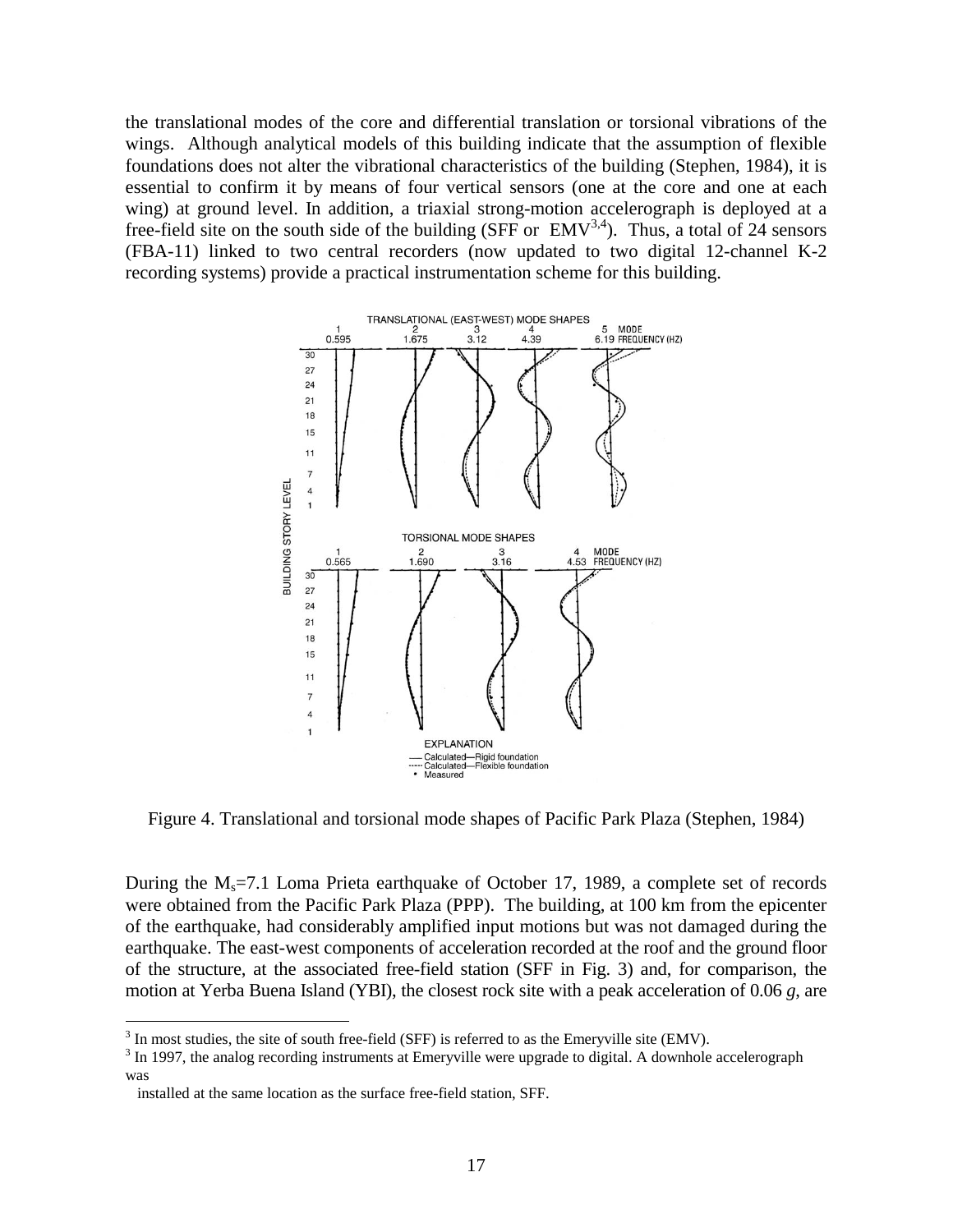shown in Figure 5. The response spectra also shown in Figure 5 clearly demonstrate that the motions at EMV were amplified by as much as five times when compared with YBI. Amplification is also indicated by the amplitude of the peak accelerations (0.26 *g* for EMV and 0.06 *g* for YBI). The differences in peak acceleration at the free-field station (0.26 *g*) and at the ground floor of the building  $(0.21 \text{ g})$  (Fig. 5a) suggest that there was soil-structure interaction (SSI).

In the design of the building, site-specific design response spectra (based on three probabilistic earthquakes based on expected levels of performance) were used: (a) the maximum probable earthquake (50 % probability of being exceeded in 50 years with 5 % damping) anchored at zero period acceleration (ZPA) of 0.32g, and two maximum credible earthquakes both with 10 % damping but 10 % probability of being exceeded in (b) 50 years [ZPA of 0.53 g] and (c) 100 years [ZPA of 0.63 g]. The design response spectra and the spectrum of the EW component of recorded motion at the SFF are shown in Figure 6. The ZPA of the recorded EW acceleration at SFF  $(0.26 \text{ g})$  (at 100 km from the epicenter) is close to that of the postulated maximum probable earthquake (0.32 g). Furthermore, the spectral accelerations of the EW component of SFF is considerably higher than the maximum probable earthquake for periods >0.6 seconds – that is, practically for the first three modes of the building. Therefore, one important conclusion derived from the records is that improvements are necessary in establishing site-specific design response spectra to account for realistic shaking at a specific site taking into account expected future closer earthquakes likely to produce larger peak accelerations.



Figure 5. Recorded (EW components) of accelerations and corresponding response spectra at the free-field, ground floor and roof of Pacific Park Plaza (PPP), and at Yerba Buena Island (YBI), at approximately the same distance as PPP, depict the level of amplification.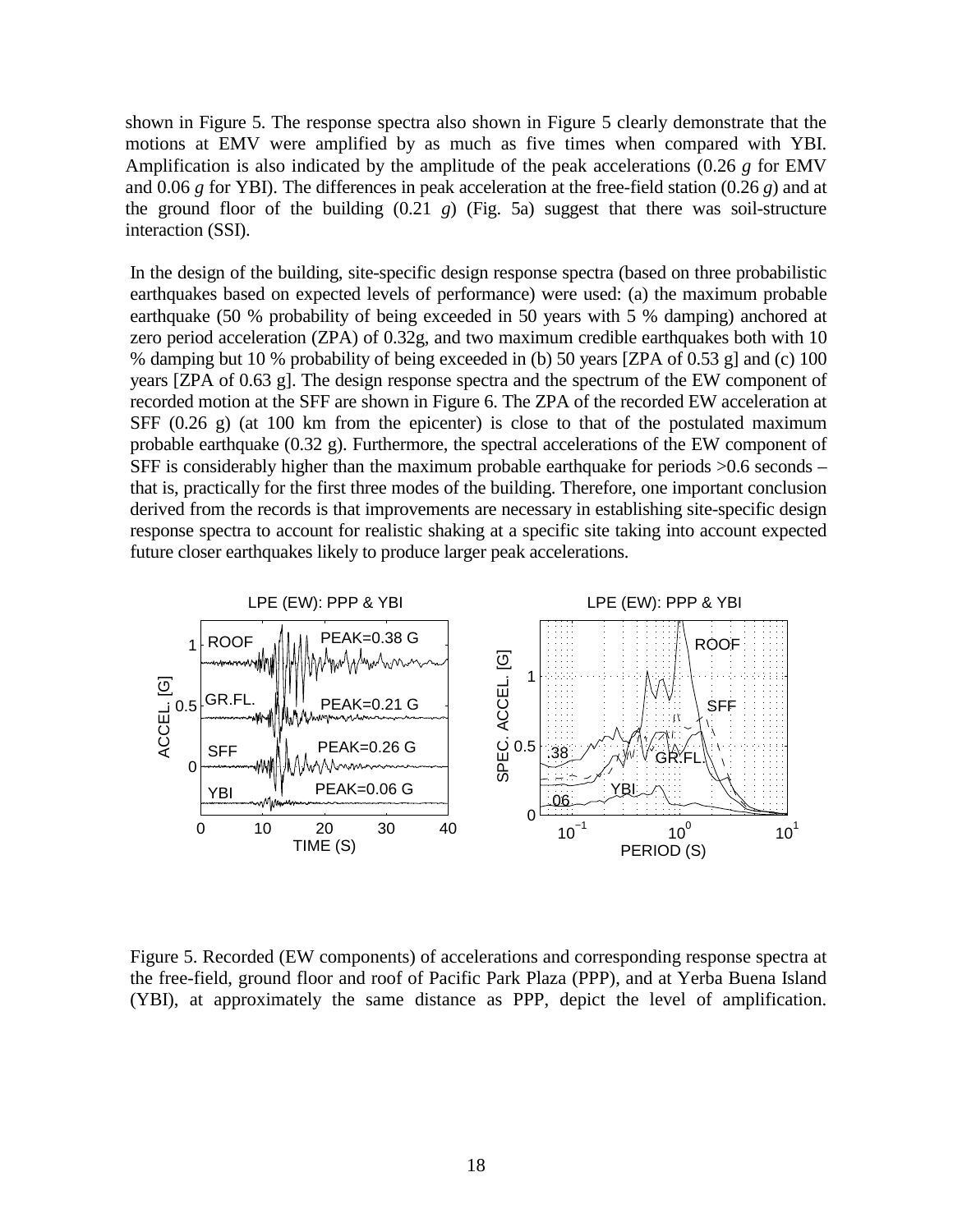## **Table 1. A Preliminary List of Data Utilization & Sample References**

| <b>GENERIC UTILIZATION</b>                                                                     |
|------------------------------------------------------------------------------------------------|
| Verification of mathematical models (usually routinely performed) (e.g.Boroschek et al, 1990)  |
| Comparison of design criteria vs. actual response (usually routinely performed)                |
| Verification of new guidelines and code provisions (e.g. Hamburger, 1997)                      |
| Identification of structural characteristics (Period. Damping, Mode Shapes)                    |
| Verification of maximum drift ratio (e.g. Astaneh, 1991, Çelebi, 1993)                         |
| Torsional response/Accidental torsional response (e.g. Chopra, 1991, DeLalera, 1995)           |
| Identification of repair & retrofit needs & techniques (Crosby, 1994)                          |
| <b>SPECIFIC UTILIZATION</b>                                                                    |
| Identification of damage and/or inelastic behavior (e.g. Rojahn & Mork, 1981)                  |
| Soil-Structure Interaction Including Rocking and Radiation Damping (Çelebi, 1996, 1997)        |
| Response of Unsymmetric Structures to Directivity of Ground Motions (e.g. Porter, 1996)        |
| Responses of Structures with Emerging Technologies (base-isolation, visco-elastic dampers,     |
| and combination (Kelly and Aiken, 1991, Kelly, 1993, Çelebi, 1995)                             |
| Structure specific behavior (e.g. diaphragm effects, Boroschek and Mahin, 1991, Çelebi, 1994)  |
| Development of new methods of instrumentation/hardware (Çelebi, 1997, Straser, 1997)           |
| Improvement of site-specific design response spectra                                           |
| Associated free-field records (if available) to assess site amplification, SSI and attenuation |
| curves                                                                                         |
| Verification of Repair/Retrofit Methods (Crosby et al, 1994, Çelebi and Liu, 1997)             |
| Identification of Site Frequency from Building Records (more work needed)                      |
| RECENT TRENDS TO ADVANCE UTILIZATION                                                           |
| Studies of response of structures to long period motions (e.g. Hall et al, 1996)               |
| Need for new techniques to acquire/disseminate data (Straser, 1997, Çelebi, 1997, 1998)        |
| Verification of Performance Based Design Criteria (future essential instrumentation work)      |
| Near Fault Factor (more free-field stations associated with structures needed)                 |
| Comparison of strong vs. weak response (Marshall, Long and Çelebi, 1992)                       |
| Functionality (Needs additional specific instrumentation planning)                             |
| Health Monitoring and other Special Purpose Verification (Heo et al, 1997)                     |
| PPP: EMERYVILLE: RESPONSE SPECTRA [DESIGN VS. RECORDED]                                        |



Figure 6. Design response spectra and response spectra of recorded motions at the ground floor and SFF of Pacific Park Plaza. Also shown is the 1979 UBC response spectrum for comparison.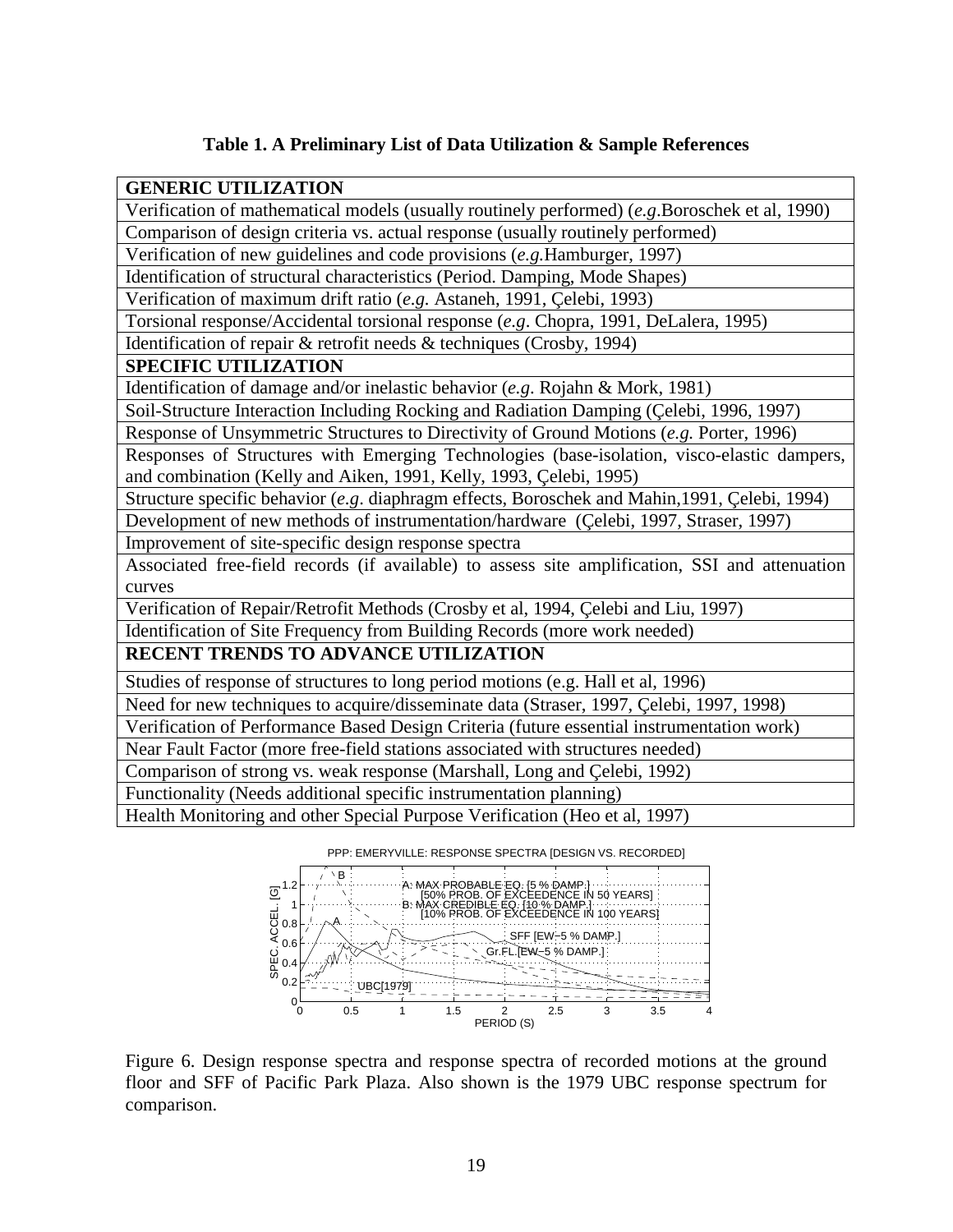Using different methods, the building has been studied in detail by Anderson and Bertero (1994), Anderson and others (1991), Kagawa and others (1993), Kagawa and Al-Khatib (1993), Aktan and others (1992), Kambhatla and others (1992) and Çelebi and Safak (1992). All investigators agree that the predominant three response modes of the building and the associated frequencies (periods) are  $0.38$  Hz  $(2.63 \text{ s})$ ,  $0.95$  Hz  $(1.05 \text{ s})$ , and  $1.95$  Hz  $(0.51 \text{ s})$ . These three modes of the building are torsionally-translationally coupled (Çelebi, 1996) and are depicted in the cross-spectra  $(S_{xy})$  of the orthogonal records obtained from the roof, ground floor and SFF (the south free-field site) (Figure 7) and the normalized cross-spectra of the orthogonal records (bottom right in Figure 7). The frequency at 0.7 Hz (1.43 s) observed in the spectra is this site frequency (Çelebi, 1996).

System identification techniques, when applied to the records of this building, yielded unusually large damping ratios corresponding to the 0.38-Hz first-mode frequency [11.6 % (NS) and 15.5 % (EW)] [Table 2] (Çelebi, 1996a). Such unusually high damping ratios attributed to a conventionally designed/constructed building with its large mat foundation in a relatively soft geotechnical environment is due to radiation (or foundation) or material damping. This is one of two cases where large damping percentages implied by the recorded responses of buildings have been attributed to radiation damping; the other case is from the Olive View Hospital in Sylmar, Ca. – data from the Northridge earthquake (Çelebi, 1997).



Figure 7. Cross-spectra of orthogonal accelerations (A350 & A260) at the roof, ground floor, free-field of PPP. Also shown (bottom right) is the normalized cross-spectrum depicting structural and site frequency peaks. (350 & 260 depict degrees clockwise from true north).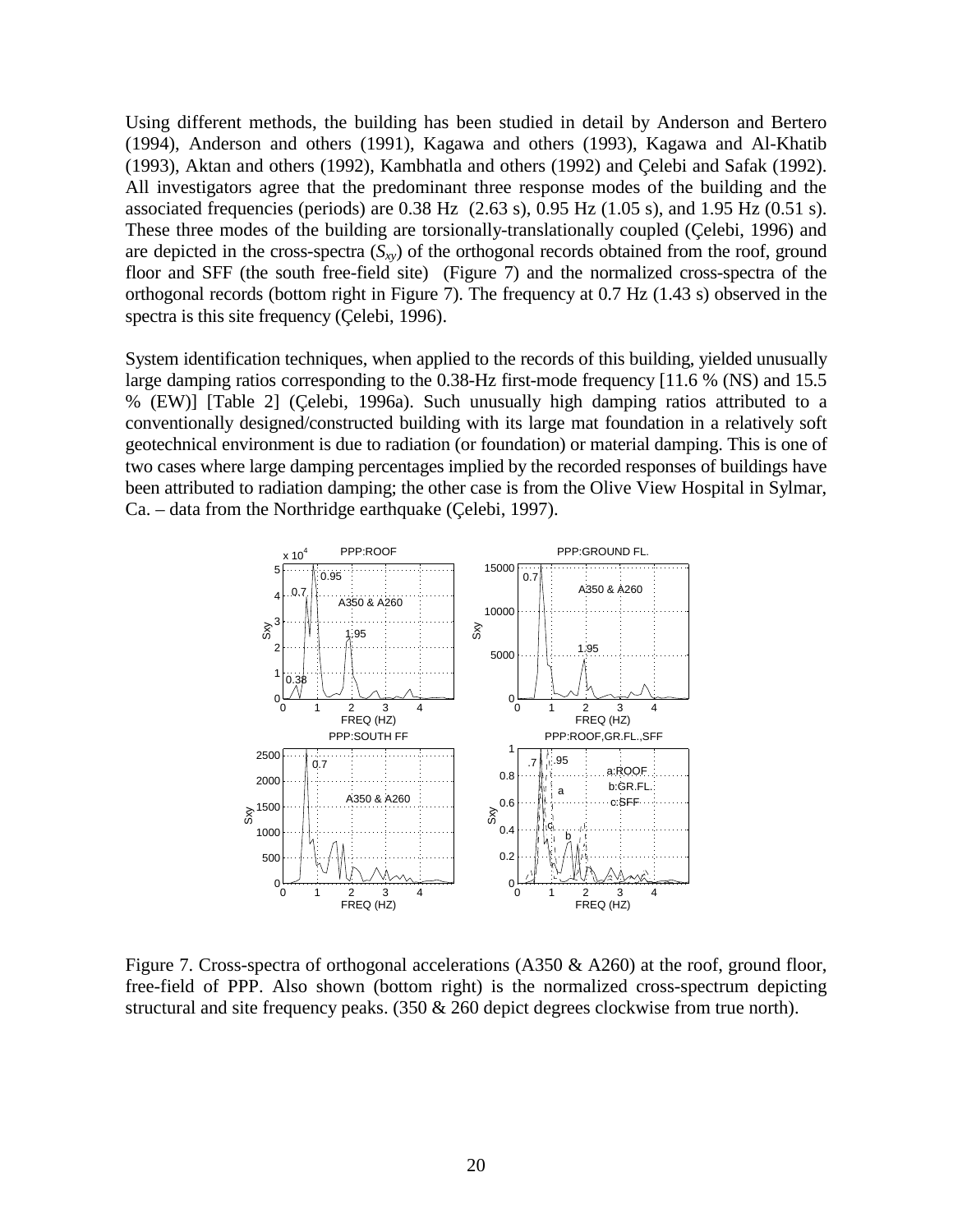<span id="page-20-0"></span>

|                                                   | Frequencies (Hz) |      | Damping $(\%)$ |      |   |   |
|---------------------------------------------------|------------------|------|----------------|------|---|---|
|                                                   | Mode             |      |                | Mode |   |   |
|                                                   |                  | 2    | 3              |      | 2 | 3 |
| 1989 (LPE) STRONG-MOTION DATA (from Çelebi, 1996) |                  |      |                |      |   |   |
| $N-S$                                             | 0.38             | 0.95 | 1.95           | 11.6 |   |   |
| $E-W$                                             | 0.38             | 0.95 | 1.95           | 15.5 |   |   |
| MODAL ANALYSES (from Stephen and others, 1985)    |                  |      |                |      |   |   |
| $N-S$                                             | 0.60             | 1.67 | 3.10           |      |   |   |
| $E-W$                                             | 0.60             | 1.67 | 3.10           |      |   |   |
| <b>TORSION</b>                                    | 0.57             | 1.70 | 3.25           |      |   |   |

| Table 2. Summary of dynamic characteristics for Pacific Park Plaza |  |  |  |
|--------------------------------------------------------------------|--|--|--|
|                                                                    |  |  |  |

The dynamic characteristics determined from Loma Prieta response records of Pacific Park Plaza as well as those determined from modal analyses (Stephen and others, 1985) are summarized in Table 2. Also, it is noted in Table 2 that although flexibility of the foundation was considered in the 1985 analyses, the structural frequency remained the same as the frequency determined with fixed base assumption. Clearly, the mathematical models developed at that time needed improvements. This conclusion could only be reached because we have recorded on scale motions. Most recent studies indicate that the frequencies from recorded motions can be matched when soil-structure interaction (SSI) is incorporated into the mathematical models (Kagawa and others, 1993; Aktan and others, 1992; Kambhatla and others, 1992). Furthermore, a study of the building for dynamic-pile-group interaction by (Kagawa and Al-Khatib, 1993; Kagawa and others, 1993) indicates that there is significant interaction. Their studies show that computed responses of the building using state-of-the-art techniques for dynamic-pile-group interaction compares well with the recorded responses. On the other hand, Anderson and others (1991) and Anderson and Bertero (1994) concluded that soil-structure interaction was insignificant for Pacific Park Plaza during the earthquake. They compared the design criteria, code requirements, and the elastic and nonlinear dynamic response of this building due to the earthquake using both simplified and detailed analytical models.

#### **VI.3 Summary of Sample Lessons from Studies of Recorded Structural Responses**

Instrumentation of structures as part of hazard reduction programs is very beneficial, as studies of this type will help to better predict the performance of structures in future earthquakes.

(1) Studies of recorded responses of buildings help researches and practicing professionals to better understand the cumulative structural and site characteristics that affect the response of buildings and other structures. Such studies impact mitigation efforts.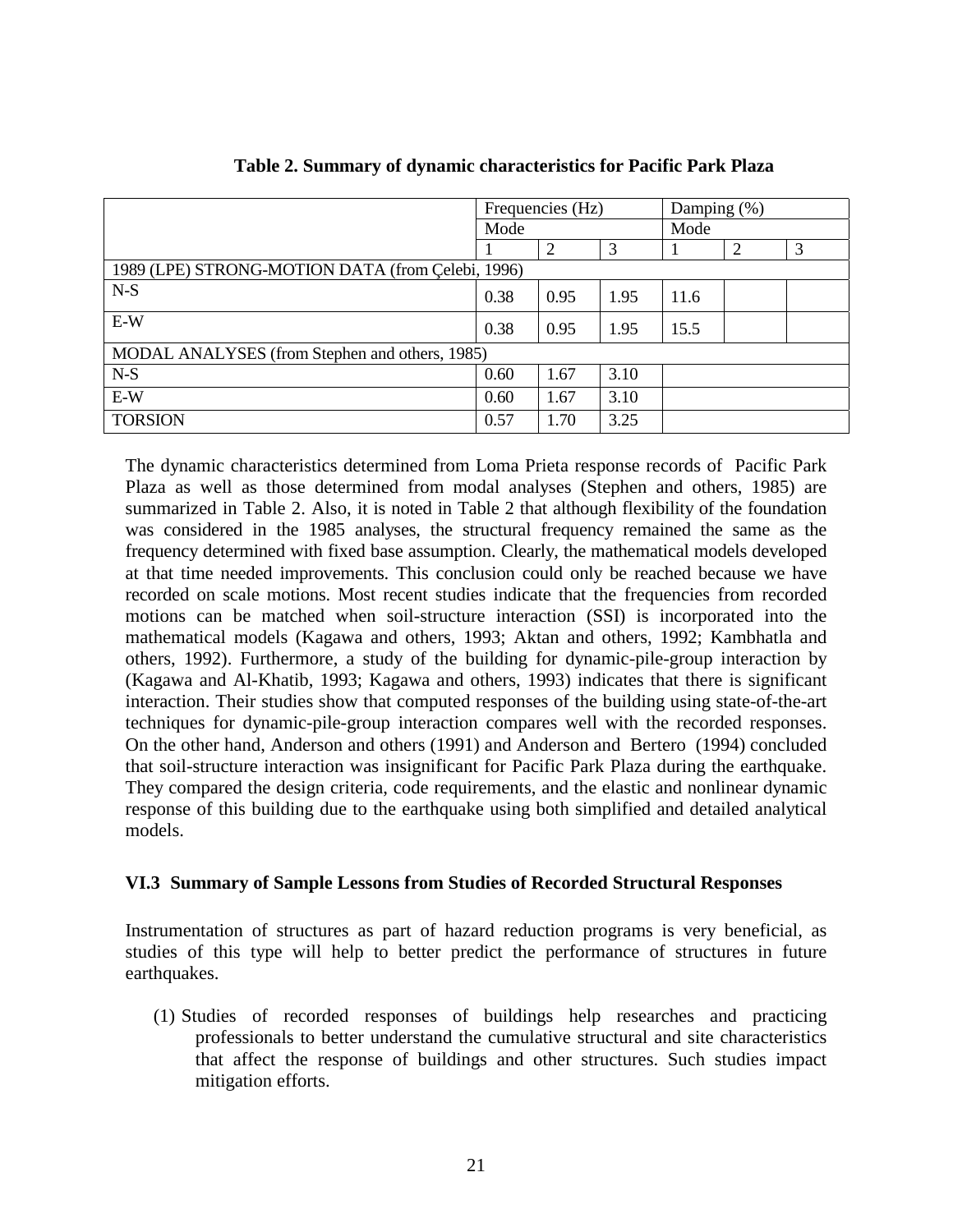- (2) In turn, the behavior that may be expected from buildings during future earthquakes with large input motions (either due to larger magnitude earthquakes or earthquakes at closer distances to the building) can be forecast.
- (3) There is a large inventory of buildings within 0-10 km of the many major faults capable of generating M>7 earthquakes. This is particularly important because, very recently, the Structural Engineers Association of California (SEAOC) issued the 1996 edition of the *Recommended Lateral Force Requirements and Commentary* which has provisions for increasing the design base shear by 0-100 % depending on the 0-10 km distance of the building from the fault. This implies that the forecasting of performance of buildings within 0-10 km of major faults must be done more informatively. This requisite information can be achieved only through acquiring and studying response data from buildings during earthquakes.
- (4) There is an acute need to better evaluate structural and site characteristics in developing earthquake-resisting designs of building structures. Studies of recorded responses of structures to date show that designs of buildings with low structural damping, resonation and beating effects caused by closely-coupled translational and torsional modes must be avoided.
- (5) As expected in most tall buildings, higher modes are excited. Higher modes play an important role in the response of building structures and therefore must be carefully evaluated to assess their future performances.
- (6) Some of the building response data are from tall buildings on soft soils. The motions at the soft-soil sites of some of the important tall buildings are amplified by 3-5 times within the periods of engineering interest when compared with the motions at rock site approximately the same distance away from the epicenter of the earthquake. Responses of tall buildings on soft soils due to motions originating at considerable distances must be accounted for.
- (7) Drift ratios calculated from observed data in certain cases exceed code drift limitations for part or all of the structural systems. Assessing the drift exposure of structural systems are ever more important since the design/analyses of buildings are recently being shifted towards a performance based design procedure.
- (8) One of the most important aspects of structural behavior that is least understood is the soil-structure interaction (SSI). Such interaction alters the dynamic characteristics of structures and consequently may be beneficial or detrimental to the performance of the structure. In Mexico City (1985), SSI was detrimental. In other cases, it was beneficial. Recorded response data provides much needed information to identify as to when SSI is beneficial and when detrimental. During Northridge, for example, one feature of SSI, radiation damping was found to be helpful in the behavior of the New Olive View Hospital – even though the building experienced resonance. Specific studies are underway to determine improved methods for incorporating SSI into design procedures.

 SSI stands to be prominent in the behavior of several instrumented buildings (e.g. Pacific Park Plaza Building [PPP], Santa Clara County Office Building [SCCOB], Transamerica Building [TRA] etc) as assessed from studies of the recorded responses of buildings during the October 17, 1989 Loma-Prieta earthquake  $(M_s=7.1)$ . Therefore, two specific issues are that (1) identification of beneficial and adverse effects of soil-structure interaction is a necessity, and (2) design offices must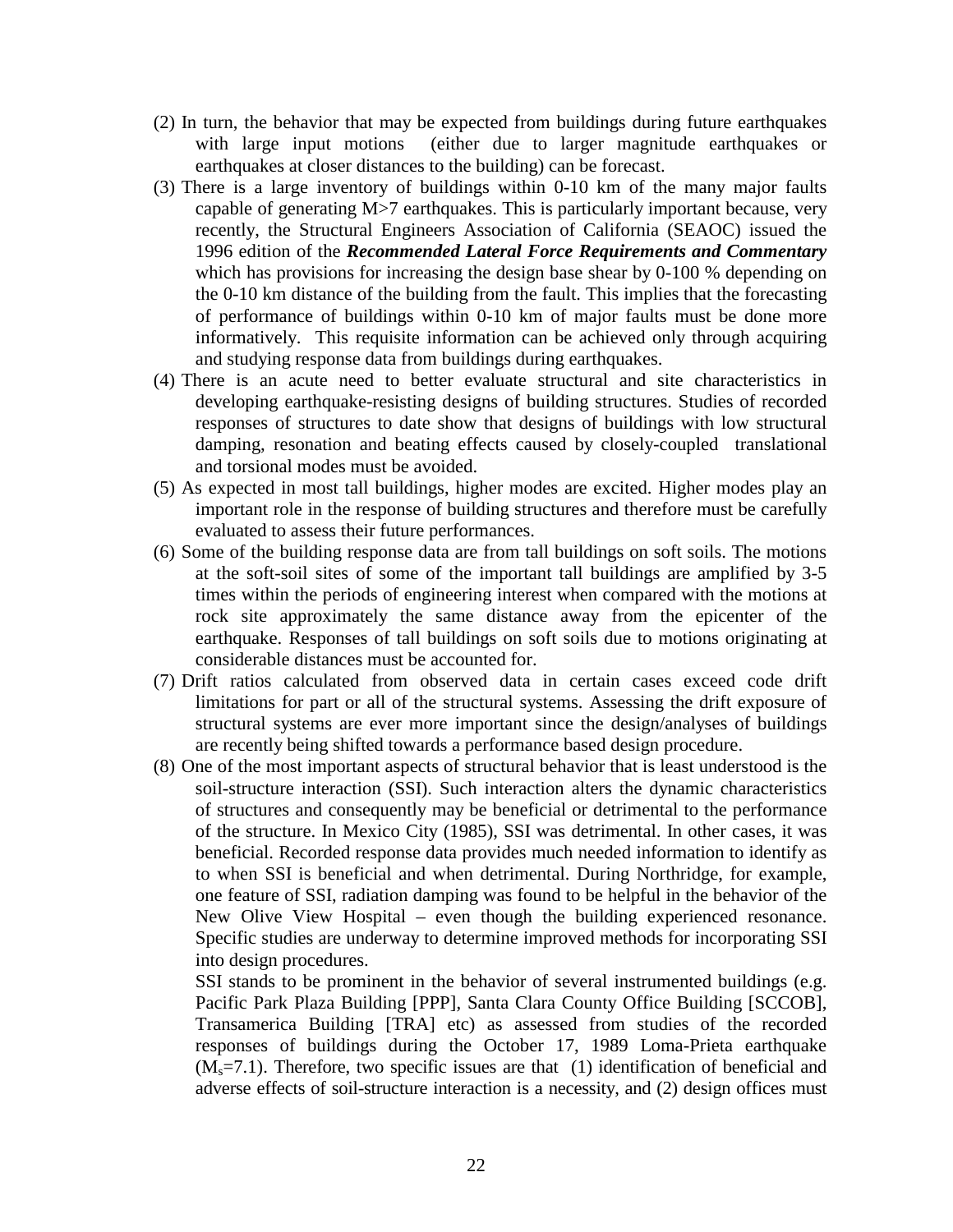be informed and trained in consideration of the effect of soil-structure interaction in estimation of fundamental period and damping of a building – as this is not yet the case.

- (9) Development of design response spectra deserves more intensive consideration by geotechnical engineers since site effects play an important role in the response of building structures. There are significant discrepancies in the comparison of the response spectra derived from recorded motions with the actual design response spectra. Amplified motions due to soft soil conditions, site-specific resonating frequency content (e.g. basin effects) must be kept in mind in the development of design response spectra.
- (10) The propagation direction of surface waves arriving at the buildings affect particularly unsymmetrical buildings or buildings.
- (11) Design of basements of tall buildings has been done in the past with input motions at the ground level. Measurements (records) from tall buildings with 2-4 floors of basements indicate that the motions at the basemat are different that that at the ground level. Also the rotations of the basemat are different than the rotations of the sidewalls of the basements. Design considerations for basements therefore need to be reviewed. The implication is that the current practice, which assumes that the inertial forces at the ground level and basemat level to be the same, is not correct. Some suggested changes in design procedures have been made.
- (12) Low-amplitude tests have been conducted on five buildings that recorded the Loma Prieta earthquake. Results indicate, as expected, that the first-mode periods extracted from strong motion response records are longer than those associated with the ambient vibration records. Similarly, the percentages of critical damping for the first mode for the ambient data are significantly smaller than those from the strong-motion data. These differences may be caused by several factors including: (a) possible soil-structure interaction which is more pronounced during strong-motion events than during ambient excitations, (and similarly, in buildings with pile-foundations, possible pile-foundation interaction which may not occur during ambient excitation), (b) non-linear behavior of the structure (such as micro-cracking of the concrete at the foundation or superstructure), (c) slip of steel connections, and (d) interaction of structural and non-structural elements. Changes in damping values and fundamental period values commensurate with inferred strong-motion values should be considered to improve design and analyses results.
- (13) Specific instrumentation schemes of some of the already instrumented buildings and of those buildings yet to be instrumented must be improved and/or implemented so that the response characteristics expected of that building can be captured (e.g. SSI, pounding, variation of drift due to abrupt changes in stiffness). When applicable, specific buildings should be specially instrumented extensively to better capture their behavior in response to actions such as pounding and SSI.
- (14) Because the energy of the ground motions can be azimuthally variable, structures with wings or unsymmetrical structures can be significantly affected by it.
- (15) Instrumented structures that have been built or retrofitted with innovative technologies such as base isolated systems indicate which types of base-isolation systems are more effective than others. During the Northridge earthquake, the USC hospital built on rubber bearings performed well but another system did not perform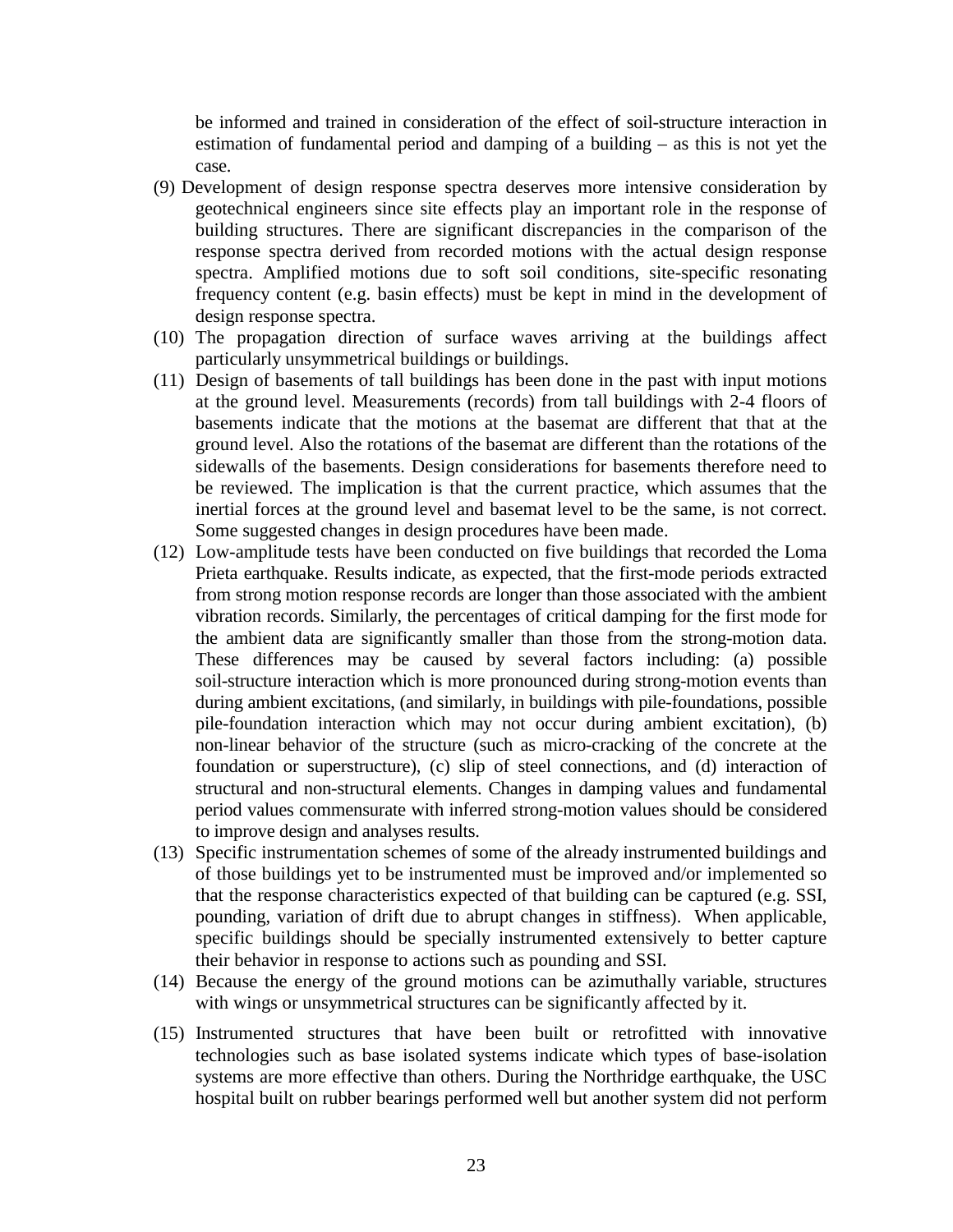as expected. Therefore, instrumentation of structures helps us to identify which innovative emerging isolation technologies perform as expected during strongshaking.

- (16) Methods are being developed to identify initiation and propagation of damage by studying the response data from instrumented (and damaged) structures. Unfortunately there were only 2 buildings that were damaged and had seismic instrumentation. This aspect of acquiring information from instrumented structures is gaining importance to develop methods for assessing whether structures are damaged or not.
- (17) Response data is providing to be a key to the analyses of few buildings that showed higher shaking at mid-floor levels that their respective top floors. This phenomenon is not yet understood and is being investigated.
- (18) Determination of dynamic characteristics of structural systems is important in assessing their vulnerability and in developing procedures to analyze and design future structures. The data recorded from instrumented structures is used to determine structural characteristics. One additional aspect of this is determination of the effect of accidental torsion of symmetric structures. The code provisions that require accidental torsion provisions are now under scrutiny. Following such earthquakes, the formulas in the codes for determination of fundamental periods of structures and design coefficients for assessing the strength requirements have been continuously revised over the years.
- (19) Performance of flexible diaphragms of industrial buildings has been improved as a result of studies of recorded motions of such structures.
- (20) It has been noted that azimuthal propagation of incoming earthquake motions from different events of different epicentral locations affects the performance of structures that are not symmetrical and/or structures with wings. This issue needs to be studied further to assess how design requirements can be affected by this action.
- (21) Studying response records from instrumented structures provides a means to identify the performance problems of the structures and therefore devise and select the best possible retrofit and/or upgrade system. An example of this is the Santa Clara County Office Building in San Jose, California. Records from 3 earthquakes showed that the building resonated and had very low damping. Consequently, the retrofit system selected and implemented is the viscous elastic damper system that increases both the stiffness and damping of the structure.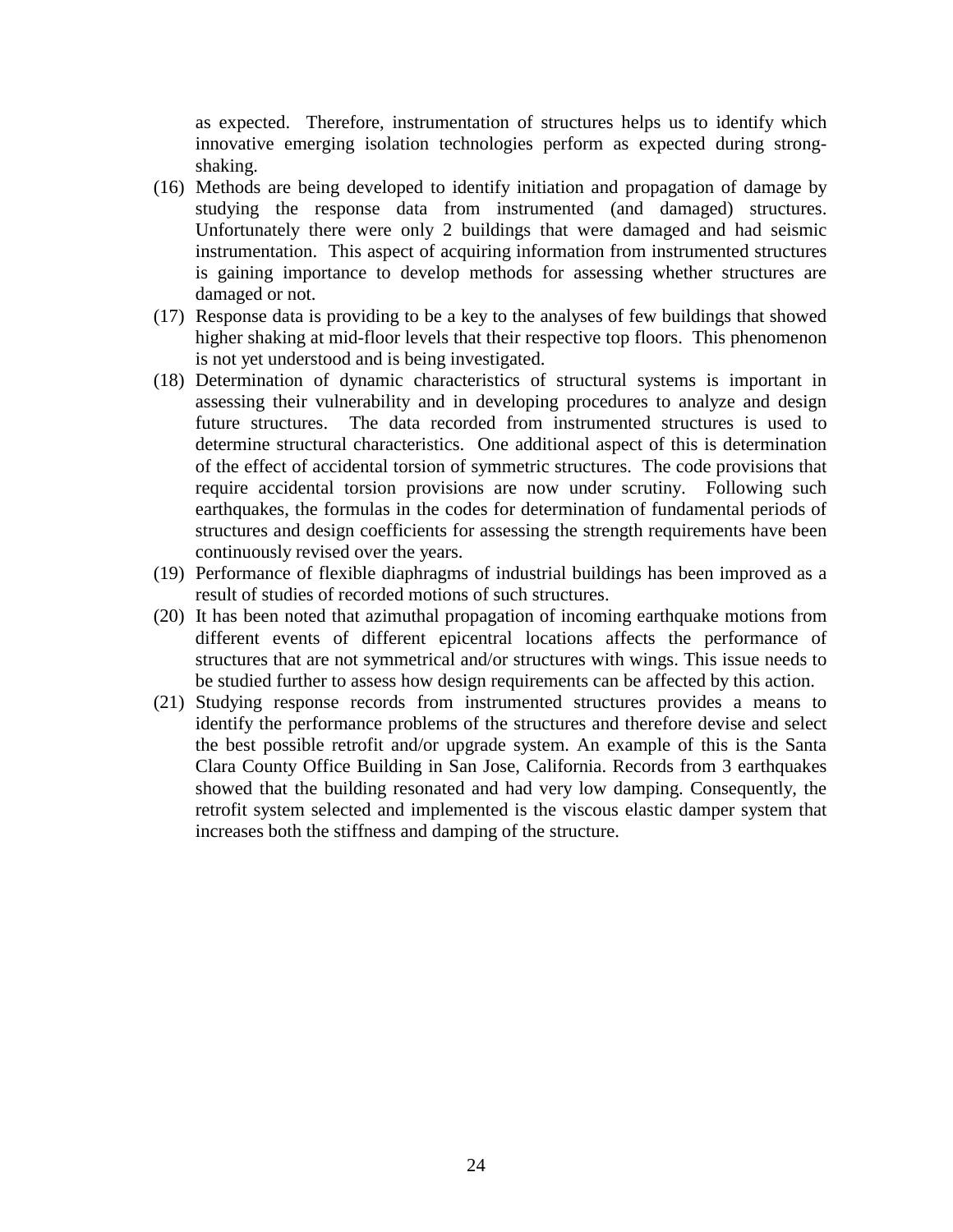#### **VII. COST/BUDGET ISSUES**

<span id="page-24-0"></span>The cost of instrumenting a structure in general is based on the number of channels of sensors that will be deployed following decision making process. However, it seems feasible to provide a standardized 12-18 channel instrumentation scheme as most commercially available recording systems have maximum 12 or 18 channels (e.g. K2 and Mt. Whitney, respectively). Experience of a decade and more indicates that the cost can be approximately estimated as follows:

- Each channel of recording system  $\sim$  \$1K
- Each channel of sensor  $\sim$  \$1K
- Installation per channel (labor, cabling etc) ~\$2K.

Thus, a 12-channel system would cost approximately \$48-50K. This normally will include a triaxial free-field station in the immediate vicinity of the building, if physically possible. Furthermore, the cost can go up depending upon the difficulty with which cables that connect the various sensors at different locations of a building can be pulled to connect the sensors to the recording system.

Instrumentation costs of \$50 K for a building and its contents is a small investment when compared with the actual worth of a building (and its contents). Naturally, larger and more complex building systems will require more than 12 channels to define its vibrational behavior. In such cases, combinations of 12 and 18 channels are used.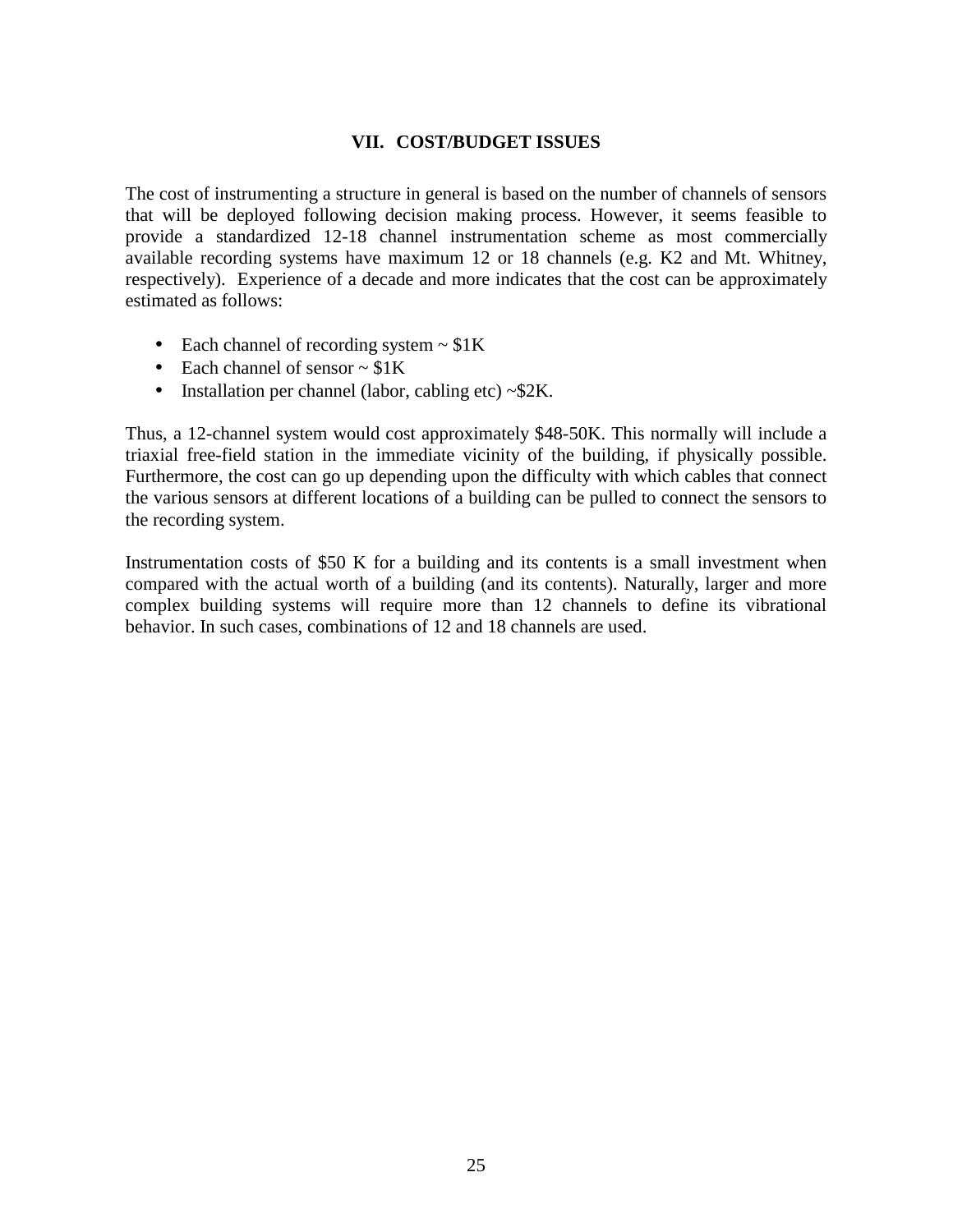#### **VIII. CONCLUSIONS**

<span id="page-25-0"></span>This report presents the current methods and status of instrumenting structures and discusses the benefits derived from instrumenting a structure as well as the extent to which a structure should be instrumented. It also reviews some lessons derived from well-instrumented structures in earthquakes.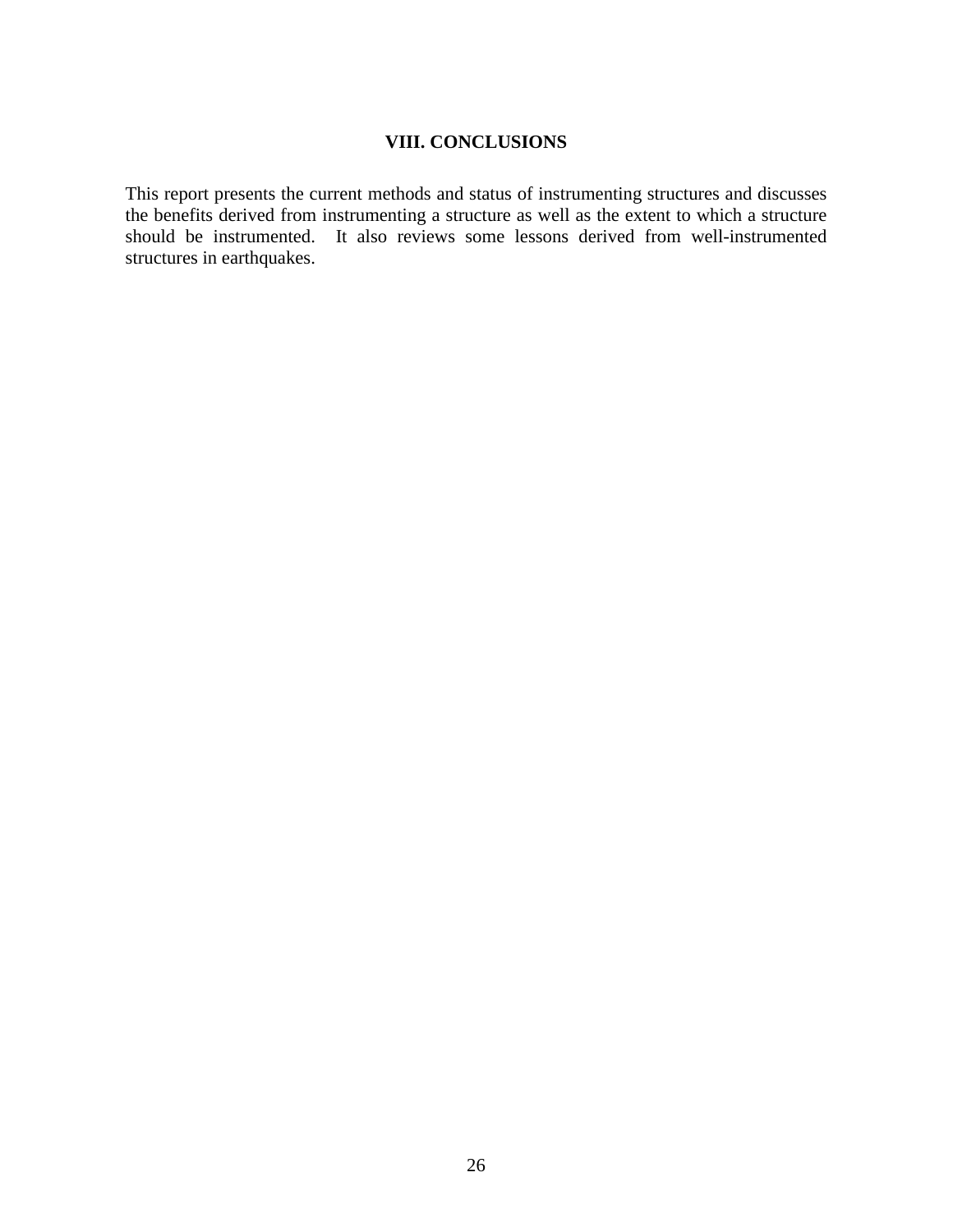#### **REFERENCES**

<span id="page-26-0"></span>Aktan, H., Kagawa, T., Kambhatla, A., and Çelebi, M., 1992, Measured and analytical response of a pile supported building, *in* Proceedings, Tenth World Conference on Earthquake Engineering: A.A. Balkema, Rotterdam, v. 3, p. 1791-1796.

Anderson, J.C., Miranda, E., and Bertero, V.V., and Kajima Project Research Team, 1991, Evaluation of the seismic performance of a thirty-story RC building: Earthquake Engineering Research Center, University of California, Berkeley, Report: UCB/EERC-91/16, 254 p.

Anderson, J.C., and Bertero, V.V., 1994, Lessons learned from an instrumented high rise building, *in* Proceedings, Fifth U.S. National Conference on Earthquake Engineering: Earthquake Engineering Research Institute, Oakland, Calif., v. II, p. 651-660.

Astaneh, A., Bonowitz, D., and Chen, C., 1991, Evaluating design provisions and actual performance of a modern high-rise steel structure, *in* Seminar on Seismological and Engineering Implications of Recent Strong-Motion Data: California Department of Conservation, Division of Mines and Geology, p. 5-1–5-10.

Bendat, J.S., and Piersol, A.G., 1980, Engineering applications of correlation and spectral analysis: John Wiley and Sons, 302 p.

Borcherdt, R.D., Gibbs, J.F., and Lajoie, K.R., 1975, Maximum earthquake intensity predicted for large earthquake: U.S. Geological Survey Miscellaneous Field Studies Map MF-709, scale 1:125,000, 3 sheets.

Boroschek, R. L., Mahin, S. A., and Zeris, C., A., 1990, Seismic response and analytical modeling of three instrumented buildings, PROC., 4th U.S. National Conference on Earthquake Engineering, v.2, pp. 219-228, Palm Springs, Ca., May 20-24.

Boroschek, R. L., and Mahin, S., 1991, An Investigation of the Seismic Response of a Lightly-Damped Torsionally-Coupled Building, University of California, Berkeley, California, Earthquake Engineering Research Center Report 91/18, December, 291 p.

Çelebi, M., and others, 1984, Report on recommended list of structures for seismic instrumentation in the San Francisco Bay Region: U.S. Geological Survey Open-File Report 84-488.

Çelebi, M., Safak, E., Brady, G., Maley, R., and Sotoudeh, V., 1987, Integrated instrumentation plan for assessing the seismic response of structures--a review of the current USGS program, *USGS Circular 947.*

Çelebi, M., Bongiovanni, G., Safak, E., and Brady, G., 1989, Seismic response of a large-span roof diaphragm: Earthquake Spectra, v. 5, no. 2, p. 337-350.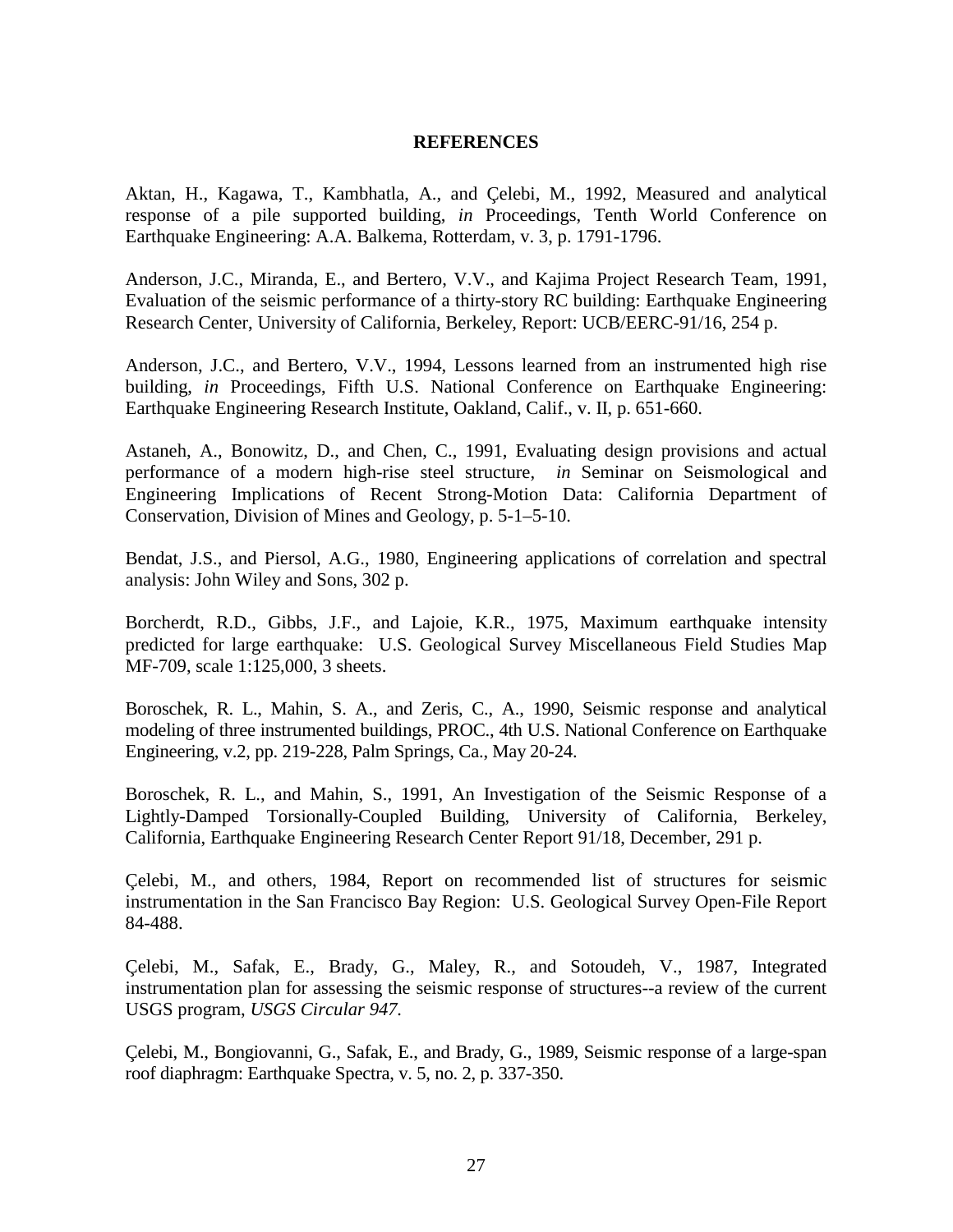Çelebi, M., and Safak, E., 1991, Seismic response of Transamerica Building—I, data and preliminary analysis: Journal of Structural Engineering, v. 117, no. 8, p. 2389-2404.

Çelebi, M. and Safak, E., 1992, Seismic response of Pacific Park Plaza—I, data and preliminary analysis: Journal of Structural Engineering, v. 118, no. 6, p. 1547-1565

Çelebi, M., Phan, L. T., and Marshall, R. D., 1993, Dynamic characteristics of five tall buildings during strong and low-amplitude motions, Journal of Structural Design of Tall Buildings, J. Wiley, v. 2, pp. 1-15.

Çelebi, M., 1993, Seismic response of eccentrically braced tall building, Journal of Structural Engineering, v. 119, no. 4, p. 1188-1205.

Çelebi, M., 1994, Response study of a flexible building using three earthquake records, Structures Congress XII: Proceedings of papers presented at the Structures Congress '94, Atlanta, GA, April 24-28, American Society of Civil Engineers, New York, Vol. 2, 1220- 1225.

Çelebi, M., 1995, Successful Performance of base-isolated hospital building during the 17 January 1994 Northridge earthquake, *Journal of the Structural Design of Tall Buildings*, v. 5, pp.95-109.

Çelebi, M., 1996, Comparison of damping in buildings under low-amplitude and strong motions, Journal of Wind Engineering and Industrial Aerodynamics, Elsevier Science, v. 59, pp. 309-323.

Çelebi, M. and Liu, H-P., 1996, Before and After Retrofit – Response of a Building During Ambient and Strong-motions, US National Conference on Wind Eng, The John Hopkins Univ. June 5-7.

Çelebi, M., Presscott, W., Stein, R., Hudnut, K., and Wilson, S., 1997, Application of GPS in Monitoring Tall Buildings in Seismic Areas, 1997a, Abstract, AGU Meeting, San Francisco, Ca., Dec.

Çelebi, M., 1997, Response of Olive View Hospital to Northridge and Whittier earthquakes, American Society of Civil Engineers, *Journal of Structural Engineering*, April 1997,v.123, no. 4, p. 389-396.

Çelebi, M., 1998, Performance of Building structures – A Summary, *in* The Loma Prieta, California, Earthquake of October 17, 1989 – Building Structures (M. Çelebi, *editor*), USGS Prof. Paper 1552-C, pp. c5-c76, January 1998.

Çelebi, M, GPS and/or Strong and Weak Motion Structural Response Measurements – Case Studies, 1998, Structural Engineers World Congress (invited paper), San Francisco, Ca. July 18- 23, 1998.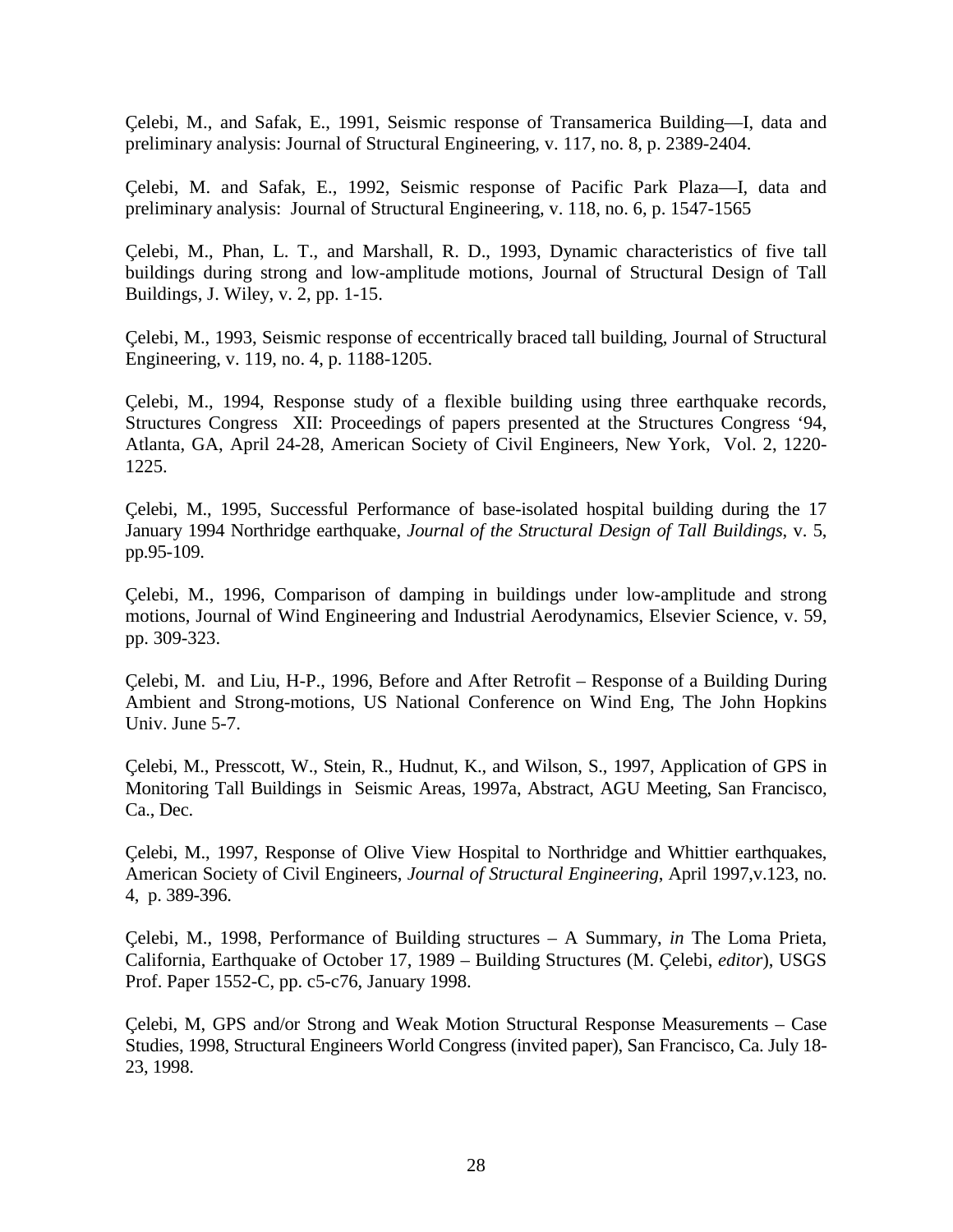Çelebi, M., Presscott, W., Stein, R., Hudnut, K., Behr, J. and Wilson, S., 1999, GPS Monitoring of Dynamic Behavior of long-Period Structures, 15,1, pp.55-66, Feb. 1999.

Chopra, A., and Goel, R.K., 1991, Evaluation of torsional provisions of seismic codes, J. Struct. Eng. ASCE, 117, 12, 3762-3782.

Converse, A.M., 1984, AGRAM: A series of computer programs for processing digitized strong-motion accelerograms: U.S. Geological Survey Open-File Report 84-562.

Cosmos Newsletter, No: 1, Dec. 1999 (c/e PEER, Bldg. 454, Rm. 121, 1301 South  $46<sup>th</sup>$  St., Richmond, Ca. 94804).

Crosby, P., Kelly, J., and Singh, J. P., Utilizing visco-elastic dampers in the seismic retrofit of a thirteen-story steel framed building, ASCE Structures Congress XII, Atlanta, Ga., 1994, v. 2, 1286-1291.

De La Llera, J., and Chopra, A., 1995, Understsanding of inelastic seismic behavior of symmetric-plan buildings, Earthquake Engineering and Structural Dynamics, 24, pp. 549- 572.

Fedock, J.J., 1982, Strong-motion instrumentation of earth-dams: U.S. Geological Survey Open-File Report 82-469.

Hart, G., and Rojahn, C., 1979, A decision-theory methodology for the selection of buildings for strong-motion instrumentation: Earthquake Engineering and Structural Dynamics, v. 7, p. 579-586.

Hall, J. F., Heaton, T. H., Halling, M. W., and Wald, D. J., 1996, Near-source ground motion and its effects on flexible buildings, Earthquake Spectra, v. 11, no. 4, pp. 569-605.

Hamburger, R. O., 1997, FEMA-173 Seismic Rehabilitation Guidelines: The next step – Verification, in Proc. SMIP97 Seminar on Utilization of Strong-motion Data, California strong Motion Instrumentation Program, Div. of Mines and Geology, California Dept. of Conservation, Sacramento, Ca., 51-69.

Heo, G., Wang, M. L., and Satpathi, D., 1977, Optimal transducer placement for health monitoring, Soil Dynamics and Earthquake Engineering, 16, pp-496-502.

Hudson, D. E., 1979, Reading and Interpreting Strong-Motion Accelerograms, Earthquake Engineering Research Institute Monographs, Library of Congress No: 79-53973.

Iwan, W.D., ed., 1981, U.S. strong-motion earthquake instrumentation: U.S. National Workshop on Strong-Motion Earthquake Instrumentation: Santa Barbara, Calif., Proceedings, California Institute of Technology, 69 p.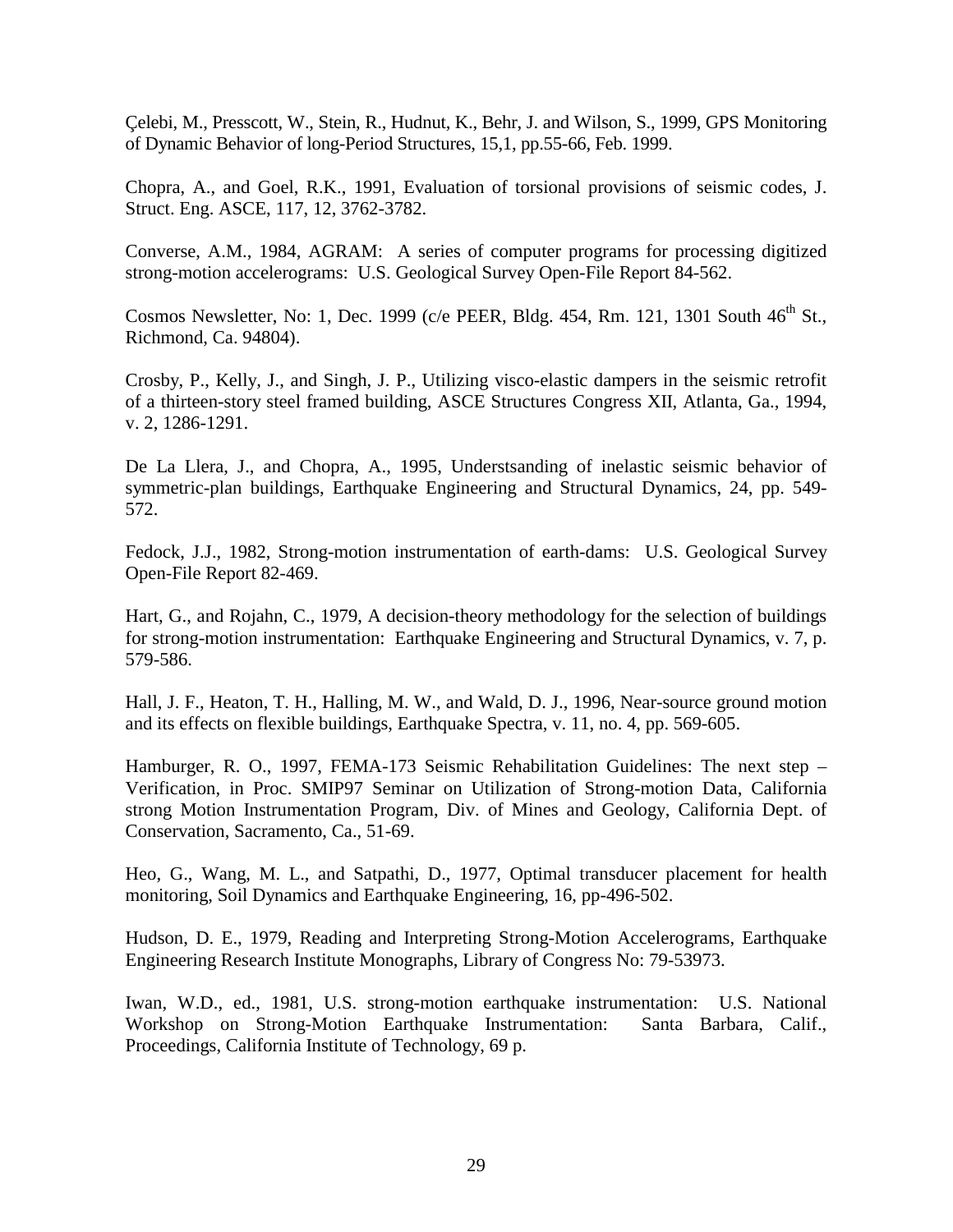Jennings, P.C., 1997, Use of strong-motion data in earthquake resistant design, in Proc. SMIP97 Seminar on Utilization of Strong-motion Data, California Strong Motion Instrumentation Program, Div. of Mines and Geology, California Dept. of Conservation, Sacramento, Ca., 1-8.

Kagawa, T., Aktan, H., and Çelebi, M., 1993, Evaluation of soil and structure model using measured building response during the Loma Prieta earthquake: Department of Civil and Environmental Engineering, Wayne State University, Detroit, Michigan, 169 p.

Kagawa, T., and Al-Khatib, M.A., 1993, Earthquake response of 30-story building during the Loma Prieta earthquake, in Third International Conference on Case Histories in Geotechnical Engineering, June 1-4, University of Missouri-Rolla, v. I: p. 547-553.

Kambhatla, A., Aktan, H.M., Kagawa, T., and Çelebi, M., 1992, Verification of simple soilpile foundation-structure models, in Structures Congress '92: American Society of Civil Engineers, New York, p. 721- 724.

Kelly, J., 1993, Seismic isolation, passive energy dissipation and active control, PROC. ATC 17-1 Seminar on State of the Art and State of the Practice of Base Isolation, vol. 1, 9-22.

Kelly, J.M., Aiken, I.D., and Clark, P.W., 1991, Response of base-isolated structures in recent California earthquakes, *in* Seminar on Seismological and Engineering Implications of Recent Strong-Motion Data, Preprints: California Division of Mines and Geology, Strong Motion Instrumentation Program, p. 12-1--12-10.

Lin, B. C., and Papageorgiou, A. S., Demonstration of torsional coupling caused by closely spaced periods---1984 Morgan Hill Earthquake Response of the Santa Clara County Building, Earthquake Spectra, 1989, vol. 5, No. 3, pp. 539--556.

Lindh A.G., 1983, Preliminary assessment of long-term probabilities for large earthquakes along selected fault segments of the San Andreas fault system in California: U.S. Geological Survey Open-File Report 83-63.

Ljung, L., 1987, System identification -- Theory for the User: Prentice-Hall, 519 p.

National Research Council, 1982, Earthquake engineering research--1982: Overview and recommendations: Washington, D.C., National Research Council.

Marshall, R. D., Phan, L. T., and Çelebi, M., 1992, Measurement of structural response characteristics of full-scale buildings: Comparison of results from strong-motion and ambient vibration records, NISTIR REPORT 4884, National Institute of Standards and Technology, Gaithersburg, Maryland.

Porter, L.D., 1996, The influence of earthquake azimuth on structural response due to strong ground shaking, in Eleventh World Conference on Earthquake Engineering, Acapulco, Mexico (June), (No. 1623): Elsevier Science Ltd. (CD-ROM).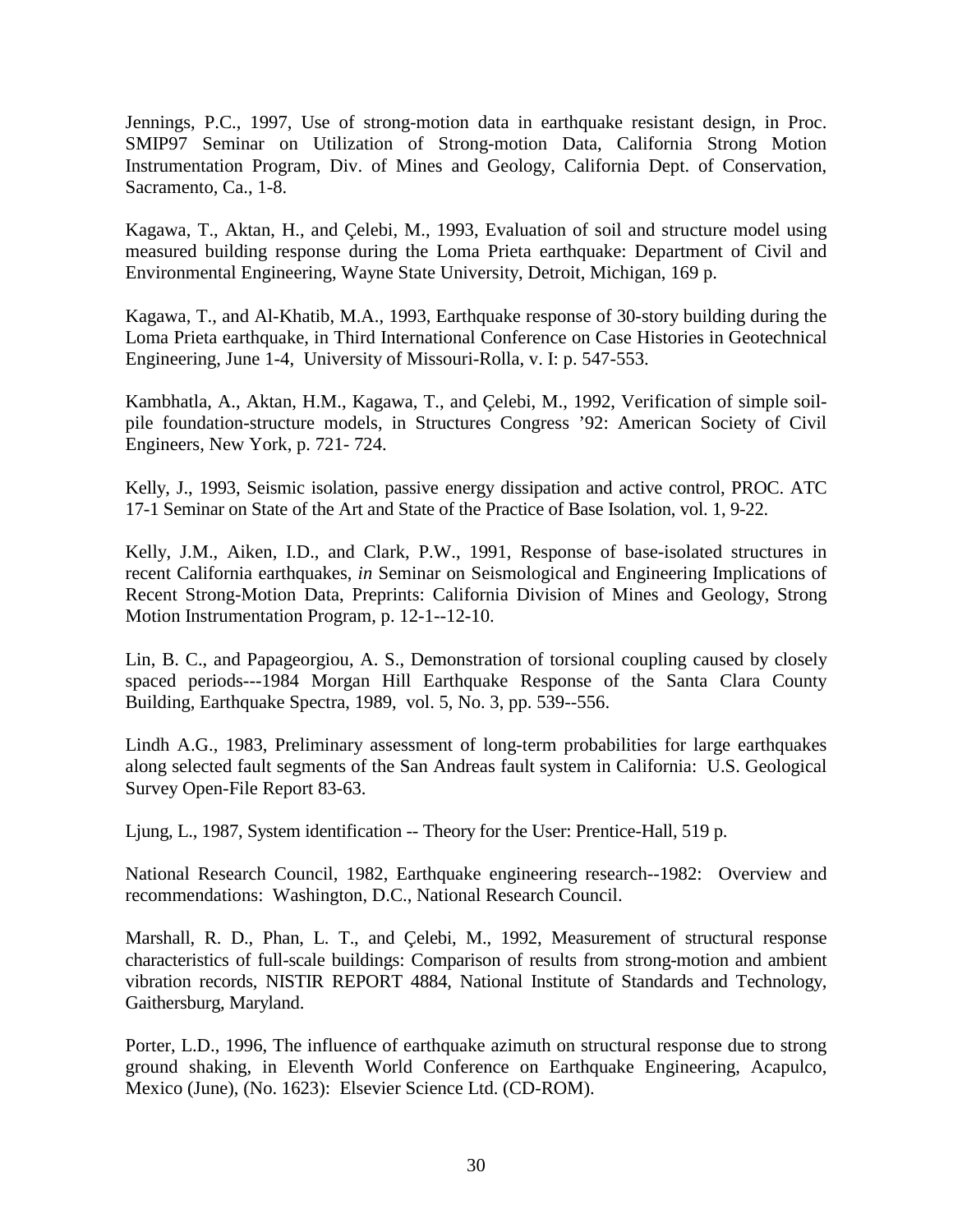Rojahn, C., and Matthiesen, R.B., 1977, Earthquake response and instrumentation of buildings: Journal of the Technical Councils, American Society of Civil Engineers, v. 103, no. TCI, Proceedings Paper 13393, p. 1-12.

Rojahn, C., and Mork, P.N., 1981, An analysis of strong-motion data from a severely damaged structure, the Imperial County Services Building, El Centro, California: U.S. Geological Survey Open-File Report 81-194.

Rojahn, C., and Raggett, R.D., 1981, Guidelines for strong-motion instrumentation of highway bridges: Federal Highway Administration Report FHWA/RD-82/016.

Rojahn, C., Ragsdale, S.T., Raggett, J.D., and Gates, J.H., 1981, Main-shock strong-motion records from the Meloland Road-Interstate Highway 8 overcrossing: U.S. Geological Survey Open-File Report 81-194.

Rojahn, C., and Mork, P.N., 1981, An analysis of strong-motion data from a severely damaged structure, the Imperial County Services Building, El Centro, California: U.S. Geological Survey Open-File Report 81-194.

Safak, E., and Çelebi, M., 1991, Seismic response of Transamerica Building; - II, System identification and preliminary analysis: Journal of Structural Engineering, v. 117, no. 8, p. 2405-2425.

Safak, E., and Çelebi, M., 1992, Recorded seismic response of Pacific Park Plaza: - II, System identification: Journal of Structural Engineering, v. 18, no. 6, p. 1566-1589

Shakal, A.F., 1984, The California strong-motion instrumentation program; Status and goals: Earthquake Engineering Research Institute Seminar Proceedings, Pasadena, Calif.

Stephen, R.M., Hollings, J.P., and Bouwkamp, J.G., 1973, Dynamic behavior of multistory pyramid-shaped building: Berkeley, Earthquake Engineering Research Center Report EERC 73-17, 97 p.

Straser, E., 1997, Toward wireless, modular monitoring systems for civil structures, in the John A. Blume Earthquake Engineering Center Newsletter, Issue No. 2.

Uniform Building Code, International Conference of Building Officials, Whittier, CA, 1970, 1976, 1979, 1982, 1985, 1988, 1991, 1994, 1997 editions.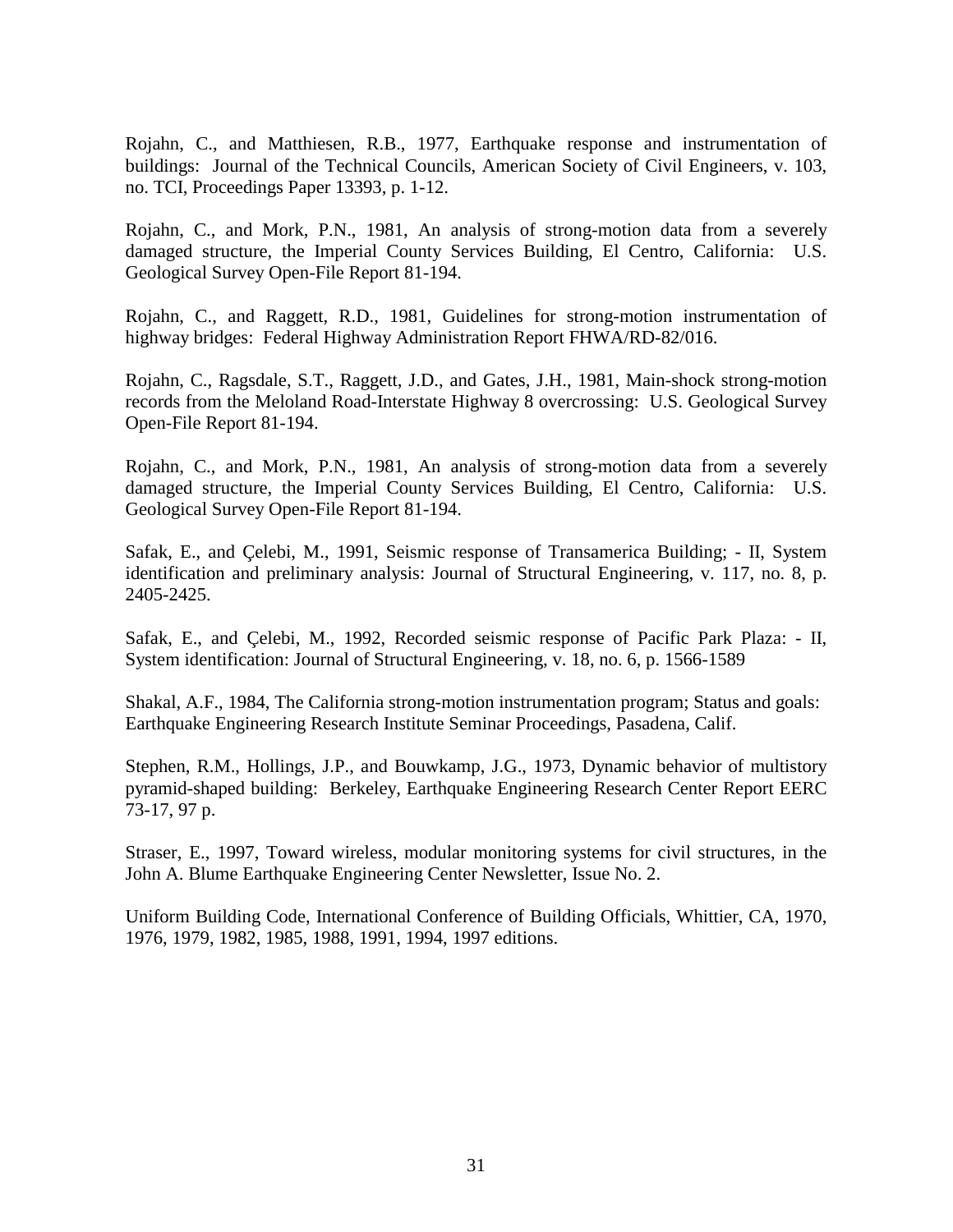#### **APPENDIX A: DESCRIPTION OF INSTRUMENTS**

#### <span id="page-31-0"></span>**A.1 TYPICAL SENSORS USED**

#### **A.1.1 Force-Balance Accelerometers**

Sensors usually installed in the free-field and structures are 50-Hz, 0.7 critically damped Kinemetrics<sup>5</sup> force-balance accelerometer models FBA-11, and FBA-13 (respectively uniaxial, and triaxial transducers). Biaxial versions are either ordered specially or mounted on a plate by customers. For special projects where triaxial motions below the ground surface needs to be recorded, tri-axial downhole accelerometers are used. Figure A-1 shows uniaxial, triaxial and downhole accelerometer used. The accelerometers are bolted to the building frame or floor, and sensed data are transmitted to the central recording location by shielded cable.



Figure A-1 (from left to right), FBA-11 (uniaxial), FBA-13 (triaxial) and FBA-13DH (downhole)

#### **A.1.2 Episensors**

 $\overline{a}$ 

The latest version of triaxial accelerometer is the Episensor (Figure A-2). Episensor force balance accelerometers are also available in uniaxial (the FBA ES-U) and borehole (the FBA ES-SB shallow and FBA ES-DH deep) packages. The triaxial unit consists of three forcebalance accelerometer modules mounted orthogonally in one package. Recording ranges of  $\pm$ 0.25 to  $\pm$  4g are user selectable. The recording bandwidth ranges from DC to 200 Hz. These sensors also have four types of outputs that can be field-selected by the user:  $\pm 2.5V$  single-

<sup>&</sup>lt;sup>5</sup> Commercial names cited in this report is for demonstration only and does not constitute endorsement of the product. User should investigate all available products.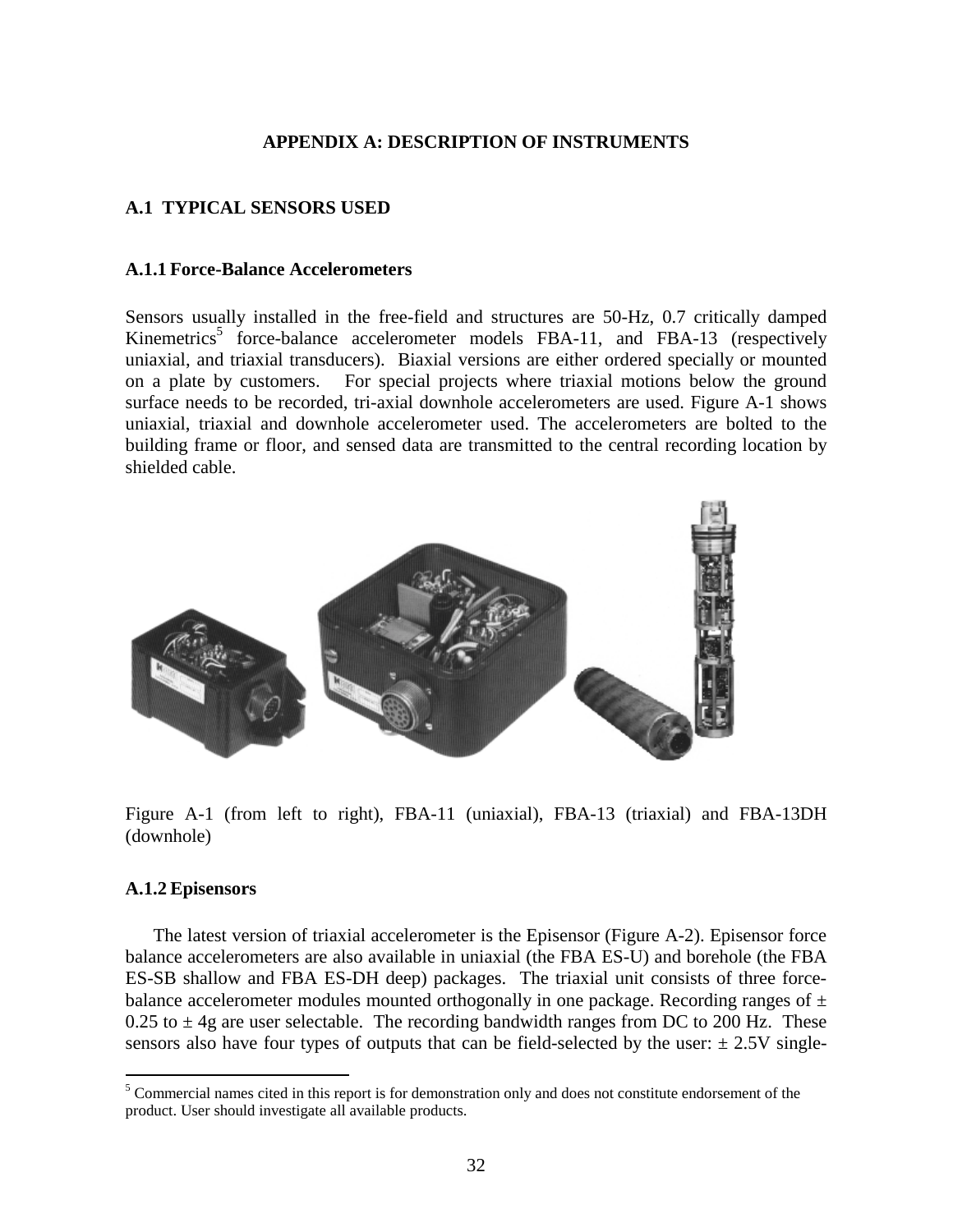<span id="page-32-0"></span>ended output for use with traditional Kinemetrics earthquake recording instruments;  $\pm 10V$ single-ended or  $\pm$  20V differential output for use with Kinemetrics new Everest 24-bit digital recorder and other 24-bit digital recorders currently on the market.



Figure A-2. Triaxial Episensor (13.3 cm diameter, 6.2 cm height)

## **A.2 SUMMARY OF OLDER VERSIONS OF ANALOG RECORDERS**

## **A.2.1 Accelerographs**

It can be stated that tri-axial accelerographs, whether analog or digital, are the most widely used instruments by many national and international organizations to record ground motion as well as structural response. This is because they are versatile enough to be deployed on ground as well as at different locations of structures. That is why perhaps the code-writers (UBC) adopted the tri-axial instruments as the code-requirement. A triaxial accelerograph contains the tri-axial accelerometers within the unit that also houses the recording components. Therefore, it is capable of recording triaxial motions (two orthogonal horizontal components and 1 vertical) at a point on a surface (free-field or structure).

The different types of accelerographs used are:

## **A.2.1.1Triaxial Strong-Motion Accelerograph (SMA-1):**

Triaxial self-contained accelerographs are often needed and deployed in conjunction with the remote-sensor system either to record free-field ground motions or to supplement the structural instrumentation when more than 12 channels are required.

Although deployment of digital units in Japan, Taiwan and the United States is progressing speedily, Kinemetrics Model SMA-1 is the most widely deployed triaxial, self-contained, analog unit at the present (Figure A-3). This instrument records data optically onto 70-mm photographic film from 25-Hz flexure-type accelerometers. The SMA-1 has the same trigger system, recording capability, and real time options as described for the CRA-1 below.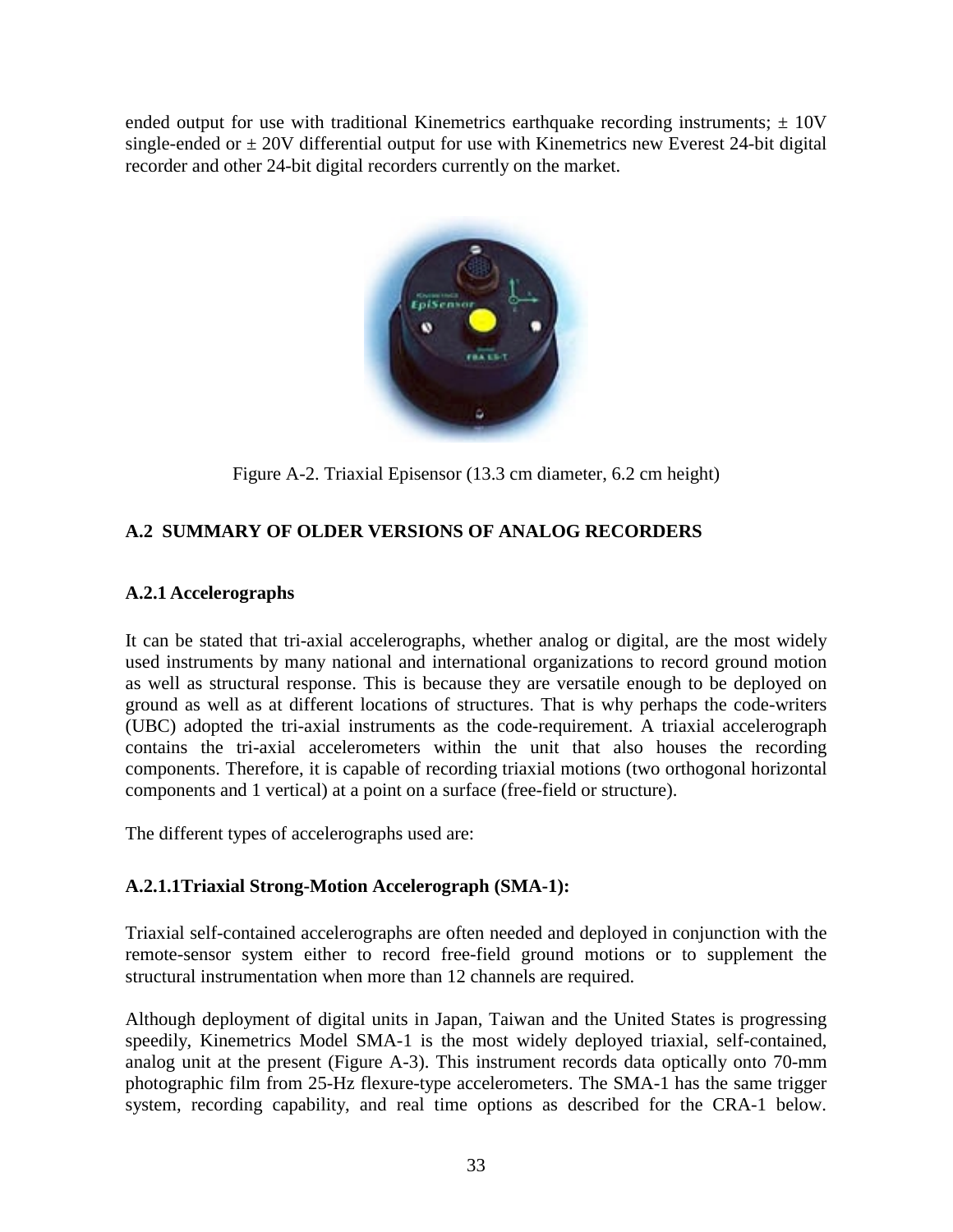<span id="page-33-0"></span>However, with new digital units that are competitively priced, SMA-1 models are no longer manufactured and the existing inventory is slowly being replaced by digital units. In fact, the manufacturer is now offering kits to convert analog SMA-1 units to digitally record. Because, in the future, the analog units will not be manufactured and used, detailed descriptions are not provided herein but are available elsewhere (Hudson, 1979).





Figure A-3 shows a picture of an SMA-1 and the SMA-1 after digital conversion

## **A.2.1.2Central Recording Accelerograph [CRA-1]**

Central Recording Accelerograph (CRA) is a 12-channel, analog recording system that records photographically on a single 7 in film. This analog recorder has been usually used for structural-response studies. It can be modified to have a  $13<sup>th</sup>$  channel. In this system, incoming signals are directly transmitted to 150-Hz galvanometers, which in turn deflect a light beam across the moving film strip. The instrument, triggered by a vertical starter with as nominal threshold of 0.01 g between 1 and 10 Hz, has a total recording time of 25 minutes. The recording continues to operate for approximately 20 seconds (shop adjustable after the last occurrence of vertical ground motion exceeding the triggering threshold, in order to record the earthquake fully. An internal clock impresses half-second time marks on the edge of the film. A feature by the USGS, puts real time on the opposite edge of the film from an internal time-code generator or by using a WWVB radio code signal. In the latter case the instrument must operate for a minimum of 60 seconds in order to accommodate the entire WWVB code. Float-charged batteries located in a nearby battery box supply power. A rotary key switch provides for periodic testing of natural frequency and damping of the remotely located sensors.

The sensors are connected externally to the CRA unit via a junction box. It is mainly used for structural instrumentation. As with SMA-1, the manufacturer is no longer supplying these units and therefore is not further deliberated herein.

## **A.2.2.SSA-1 and SSA-2 Series**

These earlier version, 12-bit, solid-state, digital accelerographs record motions at 100-200 samples per second per channel. Newer, 18-24 bit versions of digital systems are now being competitively priced. These earlier versions are no longer being manufactured.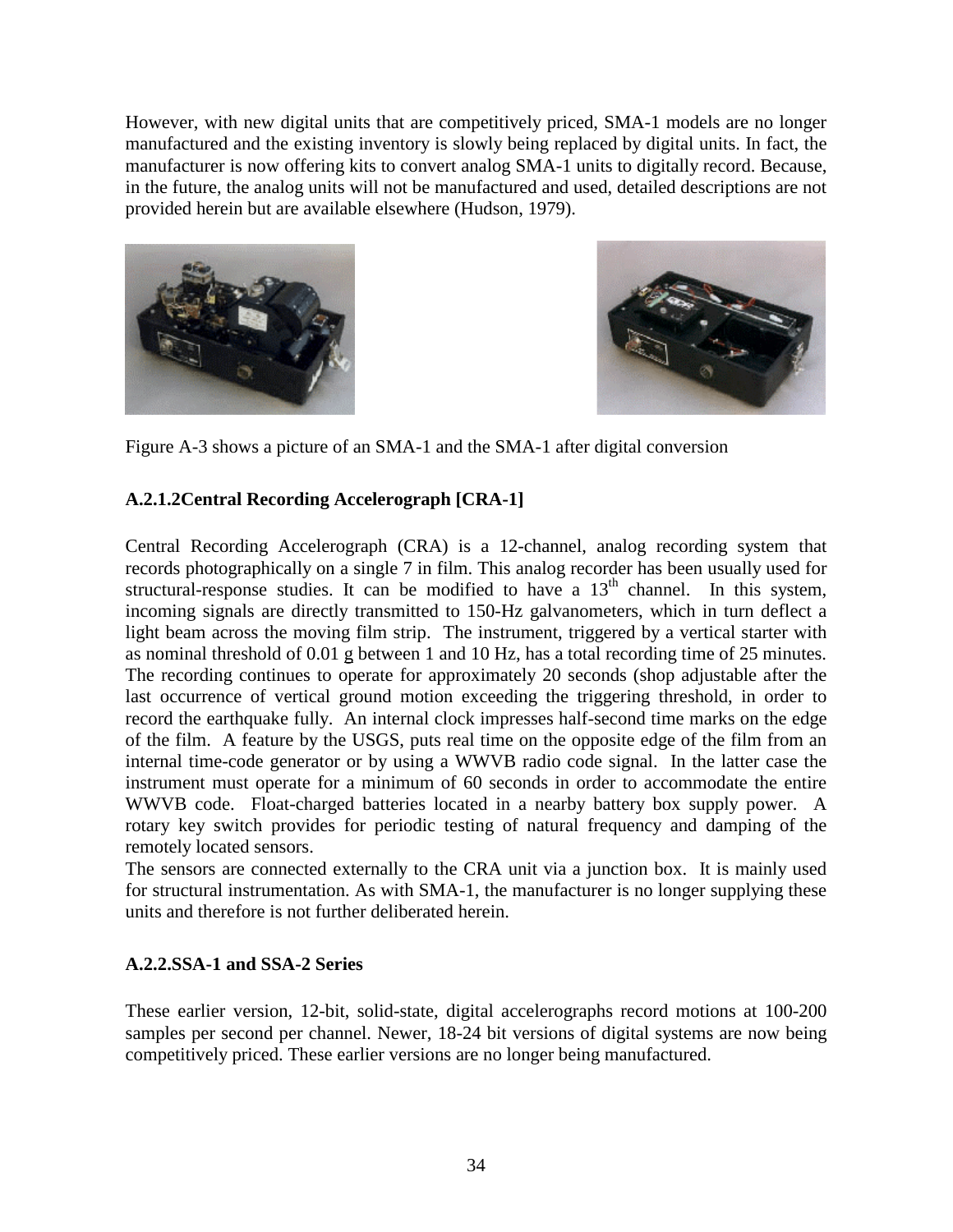## <span id="page-34-0"></span>**A.3 CABLES**

When hooking up accelerometers to Altus instruments (K-2 or Mt. Whitney) maximum 6 accelerometers can be hooked up with one cable. It is preferable to hook up 3 accelerometers on one, 6-pair 18-gage cable (Belden part # 9774 or the equivalent) or to hook up 6 accelerometers to one, 9-pair 18-gage cable (Belden part # 9775 or the equivalent). One pair is needed for each accelerometer and 3 pairs are used for power and commands to each accelerometer. Up to 6 accelerometers can share the power and command wires. In other words, you need at least one 4 pair cable for one accelerometer on up to one 9 pair cable for 6 accelerometers.

There should be a junction box at each location where the main cable breaks out to pick up more accelerometers. The junction box should be sized according to the number and size of the cables which will be connected in and, or passing through it. The individual accelerometers may be attached to the main cable using insulated Butt Splices such as Panduit part # BSN18. Wherever the main cable has a break in it, it should be spliced using a tubular, double screw barrier strip with wire protector of the appropriate size (Buchanan part numbers TSB23012DS, TSB5001231DS, and TSB100012DS).

The recorder should be located such that it is the shortest possible run to an outside wall in order to facilitate the installation of 25 meter Bullet GPS antenna. The internal GPS option can be used if you can locate the recorder within 25 meters of the antenna. If this is not possible, then the external GPS option has to be ordered and the external GPS receiver has to be installed within 25 meters of the GPS antenna. If the external GPS option is used, then it will be necessary to install a power and data cable between the external GPS receiver and the recorder. An assigned vendor supplies a custom cable for this application or you can use a different cable using the appropriate guidelines as published in their operations manual.

## **A.4 SUMMARY OF DIGITAL RECORDERS**



## **A.4.1 K-2 Digital Recorder**

Figure A-4. Modern digital K-2 recording system can download data to a laptop or transfer by modem or other communications media.

One of the state-of-the-art digital recording systems is the K-2 recorder that has sensor interface, choice of sampling rates (20-250 sps), multi-recording modes, communication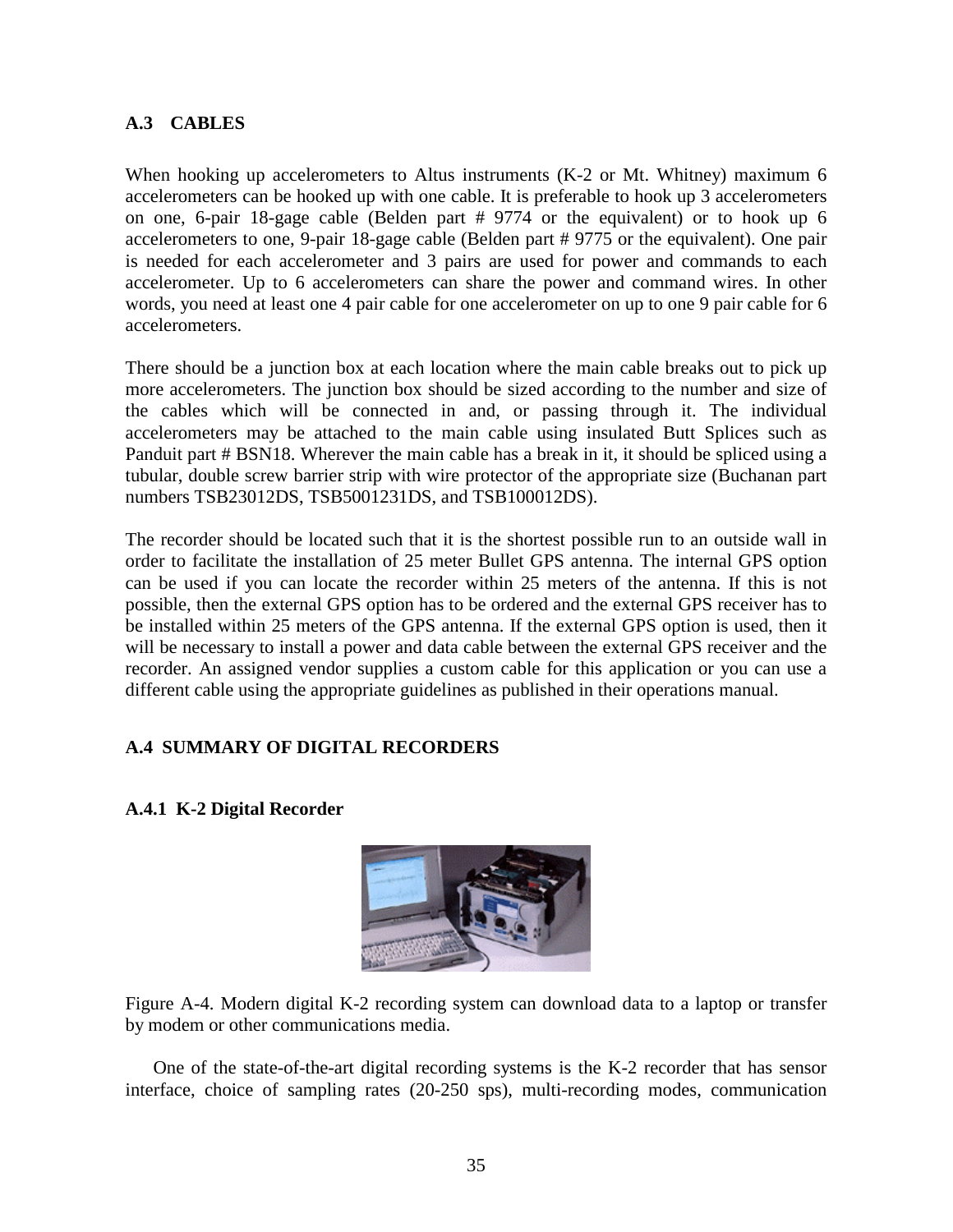interfaces (RS232cable and/or modem) and recording as a data-logger with storage on local flash card hard disks of any size. These capabilities facilitate recording recording with shortperiod and broadband seismometers. The data can be transferred by site visit to manually retrieve the data or by dialing up the system. The system also works as a digitizer and can communicate via radio, telephone or satellites links, sending a serial data stream to another recording media such as a desktop computer.

The sensor interface has a pre-amplifier board that can take input of 40 volts peak-to-peak (+/- 10 volts differential) to provide a direct connection for broadband seismometers. Shortperiod seismometers can also be used with gain of X1, X3, X10, X30 or X100. The units can also be modified by installation of damping resistors.

For most structural instrumentation applications, high-frequency transducers such as accelerometers and velocity transducers are used. These transducers in general require high sampling rates (e.g. 100-200sps). However, the K-2 units are capable of recording with broadband seismometers at low sampling rates also. Data recorded by a K-2 unit can be retrieved by several methods:

- 1. Remove the flash card or hard disk and place it in a PC card slot on the analysis computer. Analysis software can then open the files as it would any other program file. By this way, data transfer is not necessary.
- 2. Direct connection with the RS-232C cable. Data transfer or interrogation can be accomplished over the serial port without having to first stop data acquisition. Finally, the data can be transferred to a remote-site computer via telephone, radio or satellite.
- 3. Using an internal high-speed telephone (14.4 KB, 28.8 KB, or 56KB), cellular or ISDN modem installed on the second PC card slot and runs off the same power supply as the K2 system.
- 4. Using an external telephone (traditional or cellular) or radio modem connected to the RS-232C port. Usually for radio connection, spread spectrum radio modems (902-928 MHz) are used.
- 5. Specific software can be used to automatically transfer from a network of K2s to a PC.

Data from K2 can also be transferred continuously and in real-time to a central data acquisition system using radio, telephone or satellite communication links.

Dynamic range of K2 series is greater than 114dB. The data acquisition can be accomplished with 24-bit DSP (digital signal processing).